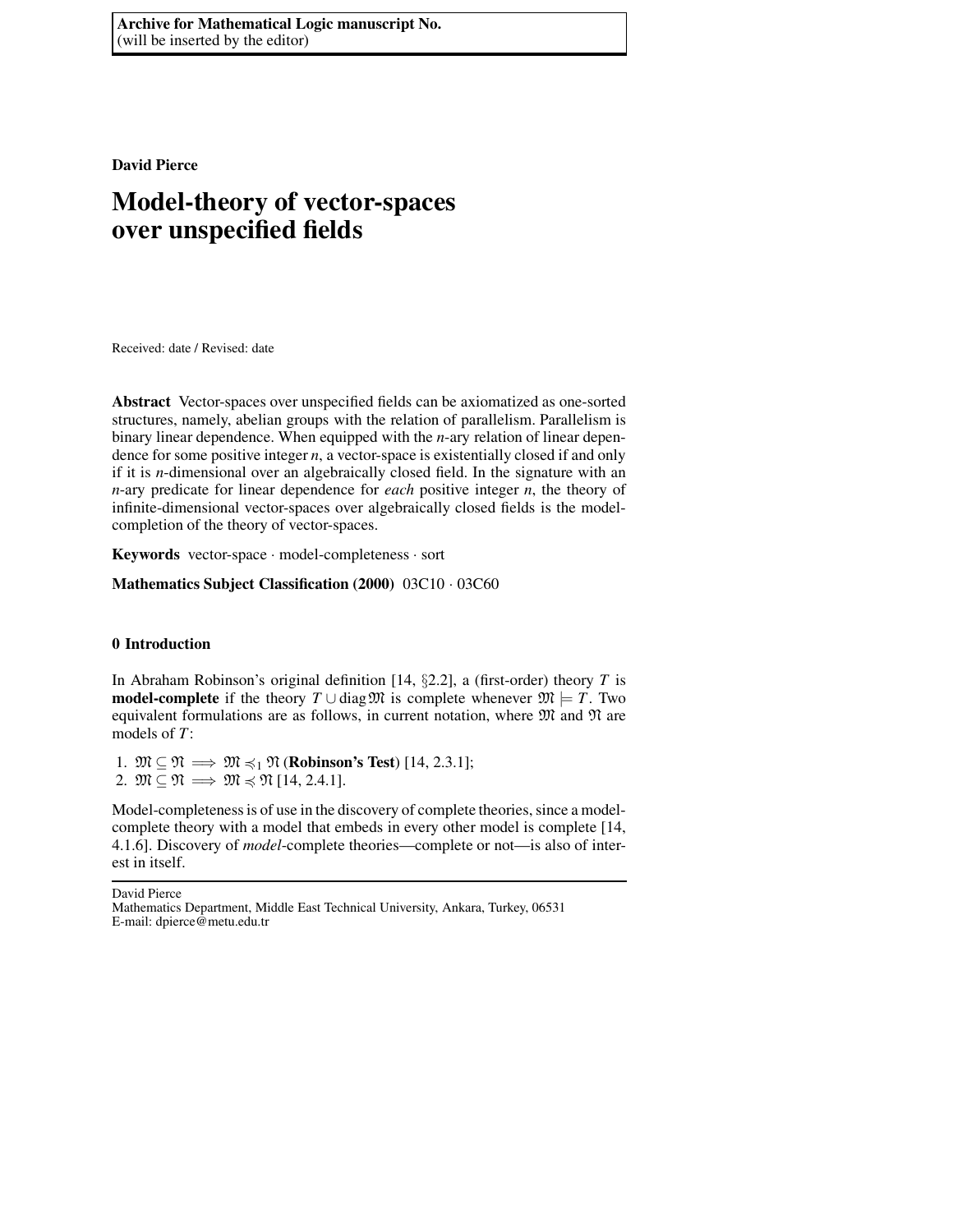Robinson gives some examples of model-complete theories, including the theories of non-trivial torsion-free divisible abelian groups [14, §3.1], algebraically closed fields [14, §3.2], and real-closed fields [14, §3.3]; these examples are now standard [12, ch. 3]. Robinson notes also, in effect, that the theory of non-trivial vector-spaces *over a given field* is model-complete [14, §3.6]. However, although his notation would seem to allow it, he does not appear to consider the theory of vector-spaces *tout court* (over an unspecified field).

In the most usual formulation, a vector-space is a two-sorted structure. About early versions of model-theory, Angus Macintyre notes [11, §2.4, p. 198]:

For no good reason, natural structures were forced into a one-sorted formulation (and by now it is a considerable nuisance that there is no basic model-theory text in a many-sorted setting).

Nonetheless, the possibility of treating vector-spaces as two-sorted structures has been acknowledged in one textbook [15, §5.4]; also, modules in general have been treated as two-sorted structures [8, ch. 9]. A natural signature for this treatment of vector-spaces includes:

- 1. the signature of abelian groups, for the vectors;
- 2. the signature of rings, for the scalars;
- 3. a symbol for multiplication of vectors by scalars (in the present paper, this symbol is ∗).

In this signature, let *T* be the theory of vector-spaces, and if  $n \in \{1, 2, 3, ...\} \cup \{\infty\}$ , let  $T_n$  be the theory of vector-spaces of dimension *n*. Andrey Kuzichev [10] gives an explicit elimination of quantified vector-variables in  $T<sub>n</sub>$ . Indeed, suppose C is a formula whose vector-variables are from the tuple  $(x_1, \ldots, x_m, y)$ . (Kuzichev says  $m \geq 1$ , but this is not necessary if summations  $\sum_{i=1}^{0} f_i$  are understood to be 0.) Let *C'* be the result of replacing each *y* in *C* with  $\sum_{i=1}^{m} \alpha_i * x_i$ , and let *C*<sup>\*</sup> be the result of replacing each atomic sub-formula  $\lambda * y = \sum_{i=1}^{n} \mu_i * x_i$  of *C* with  $\lambda =$ 0 ∧  $\sum_{i=1}^{m} \mu_i * x_i = 0$ . Then

$$
T \vdash \exists y \ C \leftrightarrow (\exists \boldsymbol{\alpha} \ C' \vee (C^* \wedge \exists y \ \forall \boldsymbol{\alpha} \ y \neq \sum_{i=1}^m \alpha_i * x_i)).
$$

In each of the theories  $T_n$ , we can express the formula  $\exists y \,\forall \alpha \, y \neq \sum_{i=1}^m \alpha_i * x_i$ without quantified vector-variables. Kuzichev gives the corollary that, if *U* is a complete theory of the scalar-field, then  $T_n \cup U$  is complete.

However, these complete theories  $T_n \cup U$  are never model-complete, unless  $n = 1$ . They are not even inductive: the union of a chain of models need not be a model (no matter what *U* is, unless  $n = 1$ ; see §2 below). The problem is the lack of a way to express linear independence with an existential formula. The picture changes if predicates for linear independence or dependence are added.

I arrive, myself, at the example of vector-spaces by noting first that, in the *Elements* [5], Euclid gives a geometric formulation of certain field-theoretic identities. For example, the identity  $(x+y)(x-y)+y^2=x^2$  is Euclid's Proposition II.5, but Euclid expresses it in terms of the squares and rectangles bounded by certain straight lines (εÙθεαι γραµµαί, what we might call *line-segments;* see Figure 0.1).

At the beginning of the *Geometry* [2], René Descartes shows how straight lines (*lignes droites*) can be multiplied to produce *lines* rather than rectangles, if one line is chosen as unit: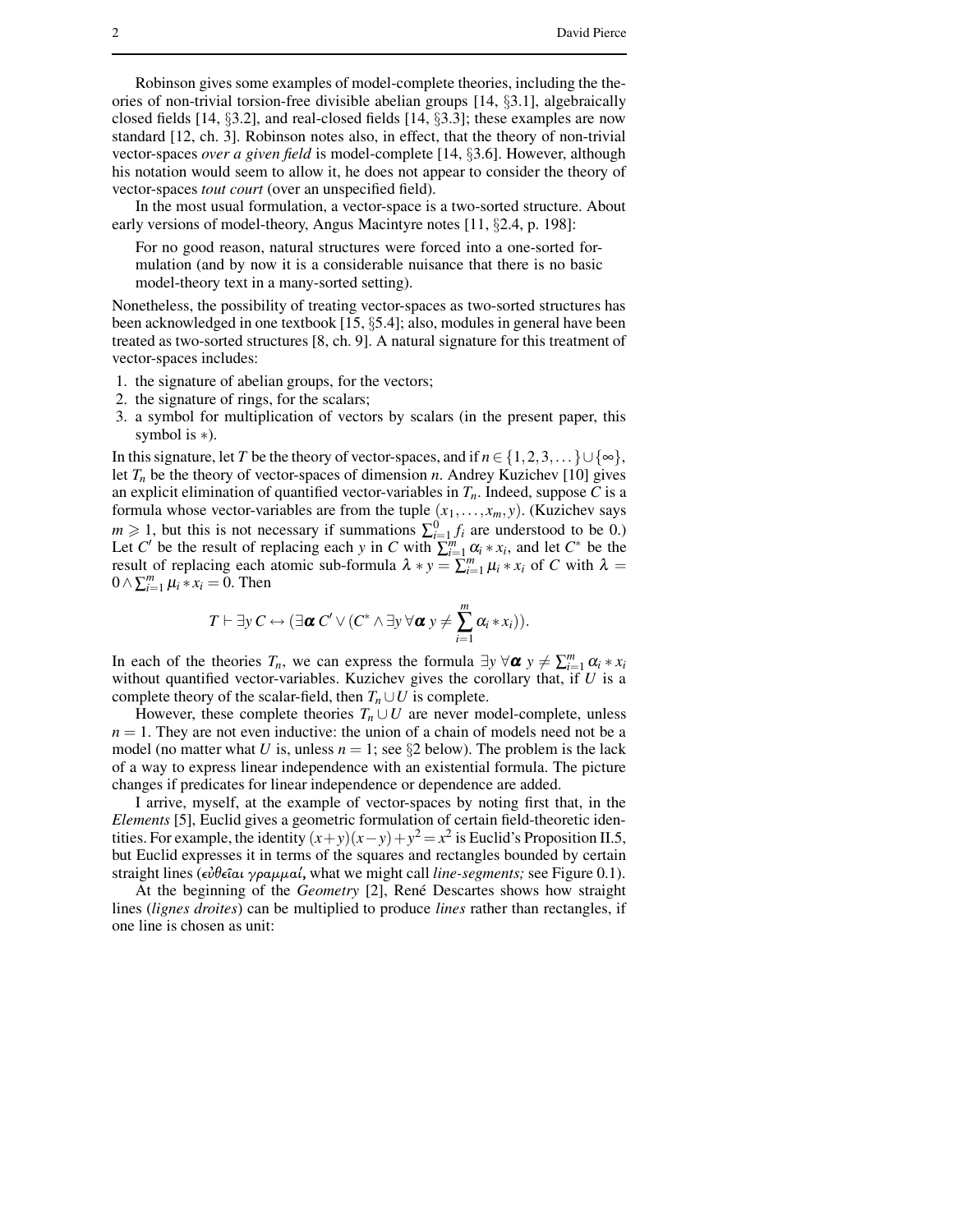

**Fig. 0.1** Euclid's II.5



**Fig. 0.2** Descartes's geometric multiplication

*Soit par exemple AB l'vnite,´ & qu'il faille multiplier BD par BC, ie n'ay qu'a ioindre les poins A & C, puis tirer DE parallele a CA, & BE est le produit de cete Multiplication*<sup>1</sup> *[Fig. 0.2].*

By means of Descartes's observation, we can interpret the scalar-field in a vector-space of dimension at least two by means of the binary relation of *parallelism,* that is, binary linear dependence (§1). So vector-spaces of dimension at least two are axiomatizable, as one-sorted structures, in the signature of abelian groups with a binary predicate. Also, the axioms can be chosen to be ∀∃.

When the predicate for parallelism is used, then the existentially closed vectorspaces are two-dimensional. (It does not matter whether a separate sort for the scalars is retained or not.) If, more generally, an *n*-ary predicate for linear dependence is used, then the existentially closed vector-spaces are *n*-dimensional over algebraically closed fields  $(\S2)$ . The class of such models being elementary, its theory is model-complete, although it does not admit full quantifier-elimination.

On the value of looking at basic structures, I quote again Descartes, this time from near the end of the fourth of his *Rules for the Direction of the Mind* [4]:

*Quant a` moi, conscient de ma faiblesse, j'ai decid ´ e´ d'observer opinia-ˆ trement, dans ma quete ˆ de connaissances, un ordre tel qu'en partant toujours des choses les plus simples et les plus faciles, je m'interdise de passer a` d'autres, avant que dans les premier` es il ne m'apparaisse qu'il ne reste plus rien a` desir ´ er; c'est pourquoi j'ai pousse´ jusqu'a` ce jour, aussi loin que j'ai pu, l'etude ´ de cette mathematique ´ universelle. . .* 2

The result about existentially closed vector-spaces means, in part, that a vectorspace of  $n+1$  dimensions can be embedded in an *n*-dimensional space so that linear independence of *n*-element sets (more precisely, *n*-tuples) is preserved. A sim-

<sup>1</sup> 'For example, let *AB* be taken as unity, and let it be required to multiply *BD* by *BC*. I have only to join the points *A* and *C*, and draw *DE* parallel to *CA*; then *BE* is the product of *BD* and *BC*' [2, p. 5].

<sup>&</sup>lt;sup>2</sup> 'Aware how slender my powers are, I have resolved in my search for knowledge of things to adhere unswervingly to a definite order, always starting with the simplest and easiest things and never going beyond them till there seems to be nothing further which is worth achieving where they are concerned. Up to now, therefore, I have devoted all my energies to this universal mathematics...' [3, p. 20].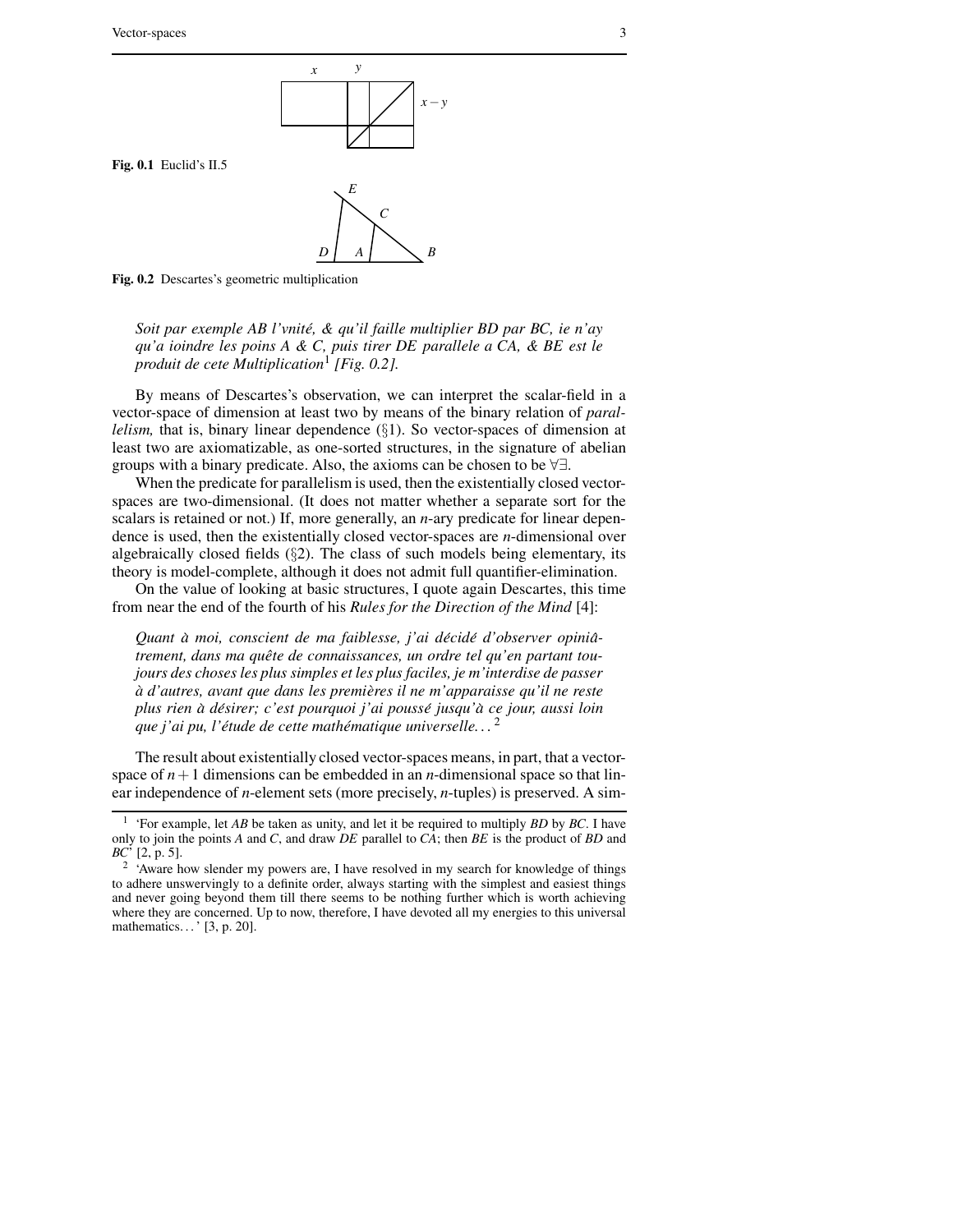ilar result arises in the model-theory of fields: Let  $(a_0, \ldots, a_n)$  be algebraically independent over a field *K*, and let  $(b, c)$  be a generic solution to  $\sum_{i=0}^{n} a_i x^i = y$ . (This generalizes[12, Example 8.1.2, p. 291]; see also [13, Example 2.1.8, p. 77].) Then  $tr-\deg(K(a_0,...,a_n)/K) = n+1$ , while  $tr-\deg(K(a_0,...,a_n,b,c)/K(b,c)) = n$ , although every *n*-tuple of elements of  $K(a_0, \ldots, a_n)$  that is algebraically independent over *K* is still independent over  $K(b, c)$ .

Recently and independently, Moshe Kamensky [9] has worked with (twosorted) vector-spaces and has given theories of them that have elimination of quantifiers; this elimination is achieved by means of additional sorts, as for the Grassmannians of the finite powers of the scalar-field.

#### **1 Interpretation of the field in the vector-space**

In a chapter of his own textbook on the subject, Robin Hartshorne [6, ch. 3] presents Descartes's approach to geometry. It is perhaps a Cartesian spirit that allows Alfred Tarski [17,18] to axiomatize Euclidean geometry by means of the ternary relation of between-ness and the quaternary relation of equidistance; these relations allow the underlying (real-closed) field to be recovered from the space.

In the present section, I specify an origin in space and work with the groupstructure determined by it; then only a binary relation is needed to recover the underlying (arbitrary) field. This observation was useful to me in showing that a field equipped with a space and Lie-ring of derivations can be described as a onesorted structure in two ways: as a field with certain operators, or as a Lie-ring with certain operators.

A **vector-space** can be defined as a triple (*V*,*K*,∗), where *V* is an abelian group (of **vectors**), *K* is a field (of **scalars**), and  $*$  is a function  $(x, y) \mapsto x * y$  from  $K \times V$ to *V* so that:

1. the functions  $\mathbf{v} \mapsto a * \mathbf{v}$  (where  $a \in K$ ) are endomorphisms of *V*, and

2. the function  $x \mapsto (\mathbf{v} \mapsto x \cdot \mathbf{v})$  is a ring-homomorphism from *K* into (End(*V*),  $\circ$ ).

Since *K* is a field, the homomorphism into  $(End(V), \circ)$  is an embedding, unless *V* is trivial; excluding this case, we may treat the homomorphism as an inclusion, so that multiplication in  $K$  is literally composition. Even in the trivial case, let us retain the symbol for composition to denote multiplication of scalars.

Model-theoretically then, a vector-space is a two-sorted structure, in the signature  $\{+, -, 0, \circ, 0, 1, *\}$ ; here the elements of  $\{+, -\}$  do double duty, taking arguments from the sort of vectors *or* the sort of scalars. I shall use normal-face variables for scalars (as 0), and boldface for vectors (as  $\mathbf{0}$ ) or, in more general contexts, for tuples of variables.

In every vector-space, the binary relation  $\parallel$  on the sort of vectors is defined by the sentence

$$
\boldsymbol{x} \parallel \boldsymbol{y} \leftrightarrow \exists u \exists v \ (u \ast \boldsymbol{x} + v \ast \boldsymbol{y} = \boldsymbol{0} \land (u \neq 0 \lor v \neq 0)). \tag{1.1}
$$

(Here and throughout the paper, outer universal quantifiers are suppressed.) The sentence (1.1) has the form

$$
\alpha \leftrightarrow \exists z_0 \cdots \exists z_{n-1} \beta, \qquad (1.2)
$$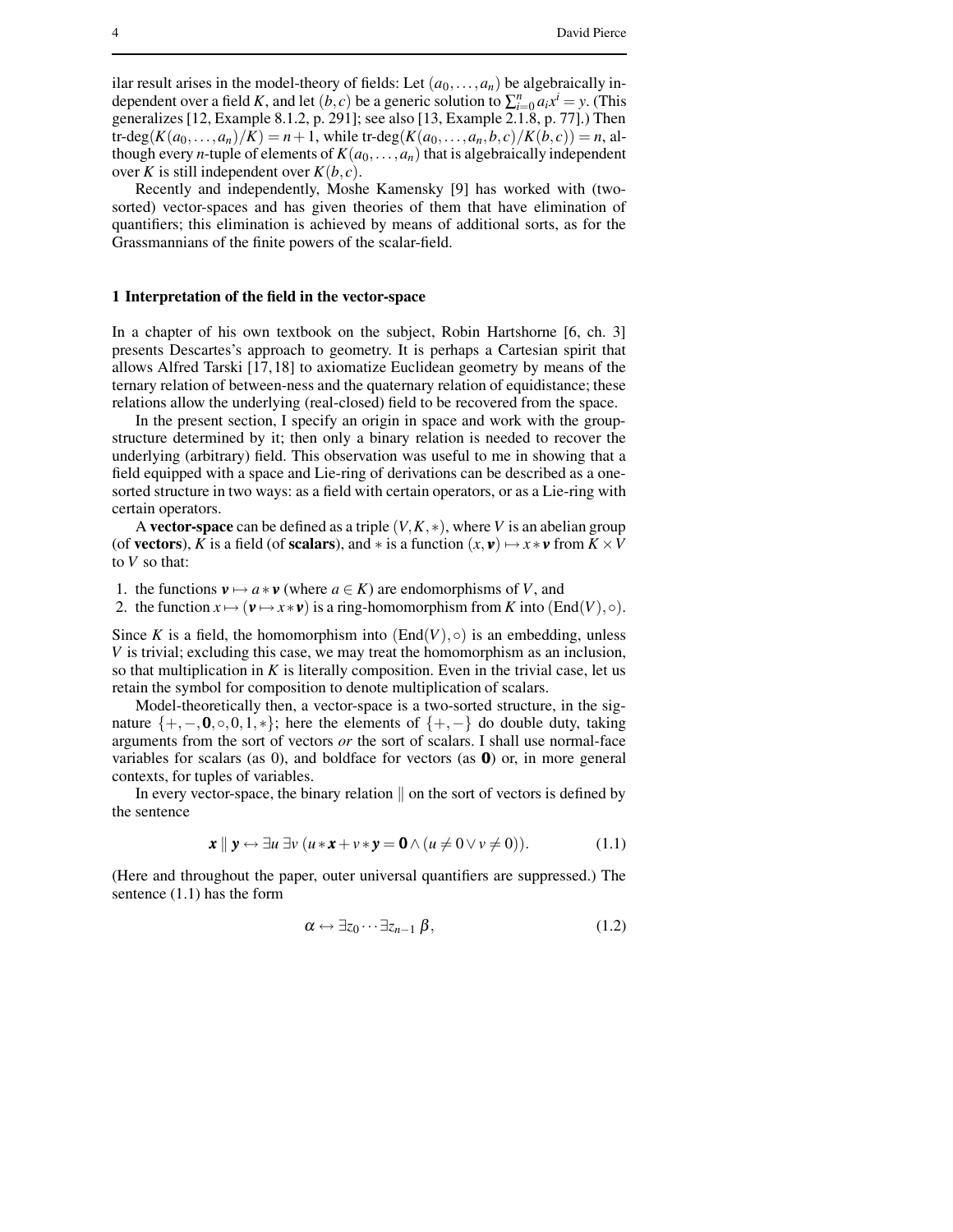where  $\alpha$  and  $\beta$  are quantifier-free, and none of the  $z_i$  appears in  $\alpha$ ; such a sentence is equivalent to the conjunction of the  $\forall \exists$ -sentence  $\exists z_0 \cdots \exists z_{n-1}$  ( $\alpha \rightarrow \beta$ ) and the universal sentence  $\beta \rightarrow \alpha$ .

Let VS<sub>2</sub> be the theory of vector-spaces that have been *expanded* to the signature  $\{+, -, 0, ∘, 0, 1, *, \| \}$  so as to satisfy (1.1). (The subscript 2 alludes to the number of arguments that  $\parallel$  takes.) Models of the theory VS<sub>2</sub> can be *extended* so as to satisfy also

$$
\exists x \exists y \, x \, \nparallel y. \tag{1.3}
$$

Let  $VS_2^m$  be the theory of the resulting structures: the vector-spaces, with parallelism, of dimension at least two. (The superscript 'm' refers to a *m*inimum dimension.) This theory is inductive.

**Reduction** of a one-sorted structure is the discarding of some named operations or relations; we may understand reduction of a many-sorted structure to involve also the discarding of some sorts. In this sense, every model  $(V, K, *, \|)$ of VS<sup>m</sup> has a one-sorted reduct  $(V, \parallel)$  in the signature  $\{+,-, \mathbf{0}, \parallel\}$ . This reduct is an abelian group with a certain binary relation; we might just call the reduct an **abelian group with parallelism.** Let  $VS_2^r$  be the theory of these structures. The theories  $VS_2^m$  and  $VS_2^r$  will be related in Theorem 1.1.

In general, the models of a theory *T* in a signature  $\mathscr L$  are the objects of a category whose morphisms are either embeddings or elementary embeddings. Let the two possibilities for the category be  $\text{Mod}^{\subseteq}(T)$  and  $\text{Mod}^{\preccurlyeq}(T)$  respectively. If  $\mathscr{L} \subseteq \mathscr{L}^{\prime}$ , and *T'* is a theory of  $\mathscr{L}^{\prime}$ , and reducts to  $\mathscr{L}$  of models of *T'* are models of *T*, then we may speak of reduction from *T*<sup> $\prime$ </sup> to *T*: it is a functor *R* from Mod<sup> $\preccurlyeq$ </sup>(*T*<sup> $\prime$ </sup>) to  $\text{Mod}^{\preccurlyeq}(T)$ , and from  $\text{Mod}^{\subseteq}(T')$  to  $\text{Mod}^{\subseteq}(T)$  (this is a trivial case of Lemma 1.1 below).

Possibly, along with the reduction-functor *R* from  $Mod^{\preccurlyeq}(T')$  to  $Mod^{\preccurlyeq}(T)$ , there is an **expansion-**functor *E* from Mod<sup> $\preccurlyeq$ </sup>(*T*) to Mod<sup> $\preccurlyeq$ </sup>(*T'*) such that  $R \circ E$  is the identity, and for each model  $\mathfrak A$  of  $T'$ , there is a 'reasonable' isomorphism  $\sigma_{ER}^{\mathfrak A}$ from  $\mathfrak A$  to  $E(R(\mathfrak A))$ —reasonable in the sense that, for all models  $\mathfrak A$  and  $\mathfrak A^*$  of  $\overline{T}$ , for every elementary embedding h of  $\mathfrak A$  in  $\mathfrak A^*$ , the following diagram commutes:

| N                            |         | 21*                            |
|------------------------------|---------|--------------------------------|
| $\sigma_{EF}^{\mathfrak{A}}$ |         | $\sigma_{ER}^{\mathfrak{A}^*}$ |
| $E(R(\mathfrak{A}))$         | E(R(h)) | $E(R(\mathfrak{A}^*))$         |

In a word then, *R* is an **equivalence** of categories; we might say also that *R* is a **weakly conservative** reduction. For example, *R* is weakly conservative in case *T*<sup>
i</sup> is VS<sub>2</sub>, and  $\mathscr L$  is {+, -,0, ∘, 0, 1, ∗} (so that *T* is just the theory of vectorspaces). However, in this case, *E* is not functorial on  $Mod^{\subseteq}(T)$ . For example,  $(\mathbb{C}, \mathbb{R}, *) \subseteq (\mathbb{C}, \mathbb{C}, *)$ , but  $(\mathbb{C}, \mathbb{R}, *, \|) \nsubseteq (\mathbb{C}, \mathbb{C}, *, \|)$ . This is a point to be developed in §2. Briefly, *E* is not functorial here, because non-parallelism does not have an existential definition. In cases where *E is* functorial on  $Mod^{\subseteq}(T)$ , and the diagram above commutes whenever *h* embeds  $\mathfrak A$  in  $\mathfrak A^*$ , so that *R* is an equivalence of  $Mod^{\subseteq}(T')$  and  $Mod^{\subseteq}(T)$ ,—in such cases, we may say that *R* is simply a **conservative** reduction.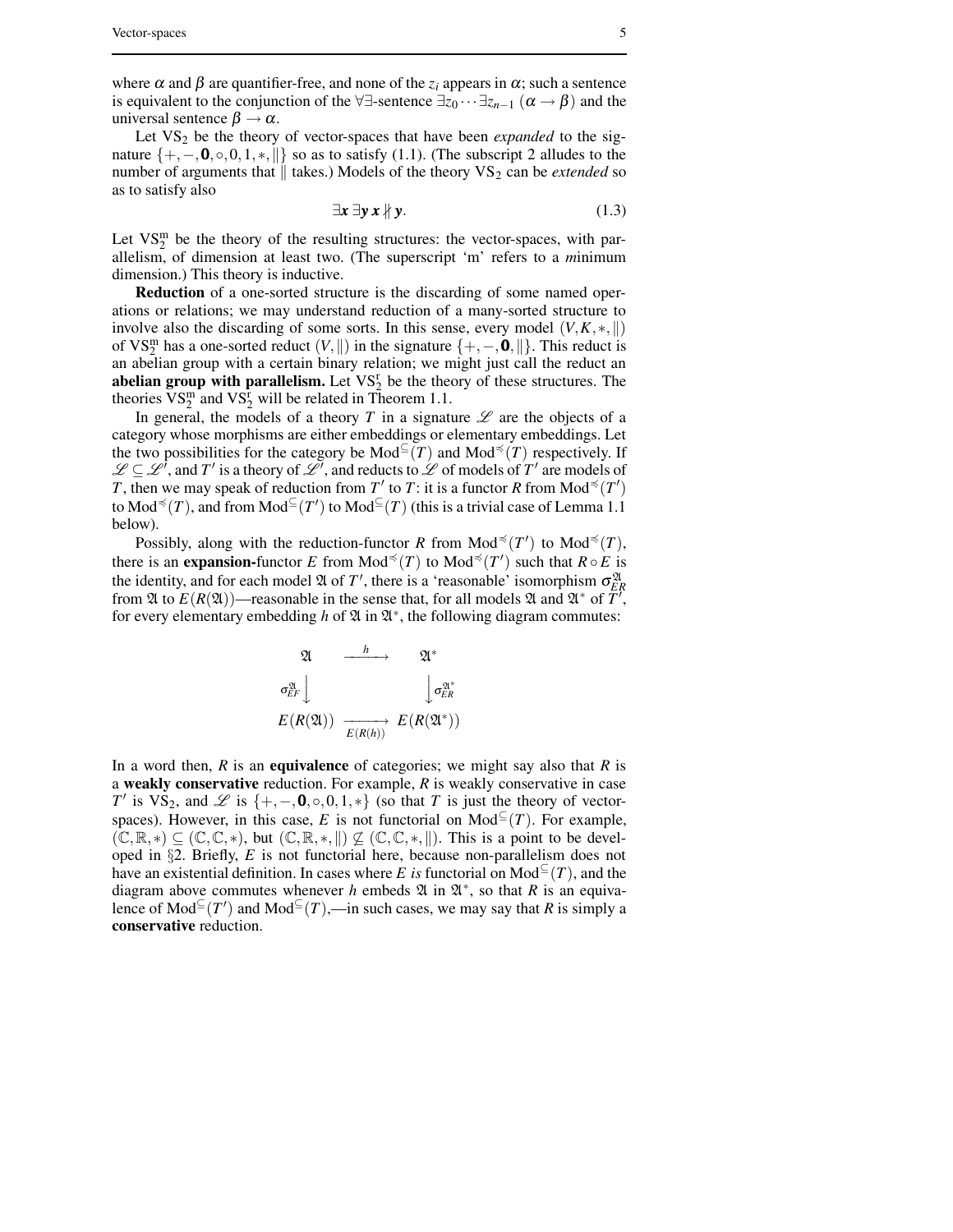Now the statement of Theorem 1.1 makes sense. For the proof, I first note that reduction and expansion are instances of *interpretation.* In the account of Wilfrid Hodges [7, §5.3, p. 212], an **interpretation** of a (one-sorted) structure  $\mathfrak A$  whose signature is  $\mathscr L$  in a structure  $\mathfrak B$  whose signature is  $\mathscr L'$  consists, for some positive integer *n*, of:

- 1. a function  $\varphi \mapsto \varphi_I$  converting each *k*-ary unnested atomic formula of  $\mathscr{L}$ , for each *k* in  $\omega$ , into an *nk*-ary formula of  $\mathscr{L}'$ ,
- 2. an *n*-ary formula  $\delta_I$  of  $\mathscr{L}^i$ , and
- 3. a surjective function  $f_I^{\mathfrak{B}}$  from  $\delta_I^{\mathfrak{B}}$  to *A*, such that

$$
\mathfrak{B} \models \varphi_I(\mathbf{b}) \iff \mathfrak{A} \models \varphi(f_I^{\mathfrak{B}}(\mathbf{b})) \tag{1.4}
$$

for all  $\boldsymbol{b}$  from  $\delta_l$ <sup>38</sup>.

We may assume that the universe *A* of  $\mathfrak{A}$  is literally the set  $\delta_l^{\mathfrak{B}}$ , *modulo* the equivalence-relation defined in  $\mathfrak{B}$  by  $(x = y)_I$ . Then  $f_I^{\mathfrak{B}}$  is the quotient-map, and  $\mathfrak A$  is uniquely determined by  $\mathfrak B$  and  $\varphi \mapsto \varphi_I$  and  $\delta_I$  [7, 5.3.3, p. 216]: we may write  $\mathfrak{A} = I(\mathfrak{B})$ . Thus we have a function *I* converting structures of  $\mathcal{L}^{\prime}$  into structures of  $\mathscr{L}$ .

In case  $\mathfrak A$  has several sorts, composing a tuple  $(A_\alpha : \alpha \in S)$  perhaps, then the definition must be modified: For each  $\alpha$  in *S*, for some positive integer  $n_{\alpha}$ , there will be an formula  $\delta_{I,\alpha}$  in some  $n_{\alpha}$ -tuple of variables (each variable being assigned to a sort), along with a function  $f_{I,\alpha}^{\mathfrak{B}}$  from  $\delta_{I,\alpha}^{\mathfrak{B}}$  onto  $A_{\alpha}$ , so that a variant of (1.4) holds, namely,

$$
\mathfrak{B}\models\varphi_I(\boldsymbol{b}_{\alpha(0)},\ldots,\boldsymbol{b}_{\alpha(k-1)})\iff\mathfrak{A}\models\varphi(f_{I,\alpha(0)}^{\mathfrak{B}}(\boldsymbol{b}_{\alpha(0)}),\ldots,f_{I,\alpha(k-1)}^{\mathfrak{B}}(\boldsymbol{b}_{\alpha(k-1)}))
$$
\n(1.5)

where  $\mathbf{b}_{\alpha(j)} \in \delta_{I, \alpha(j)}$ <sup>93</sup>.

The function  $\phi \mapsto \phi$ *I* extends so that its domain comprises all unnested formulas of L, and (1.4) or (1.5) still holds [7, 5.3.2, p. 214]: the extension takes  $\varphi \wedge \psi$ to  $\varphi_I \wedge \psi_I$ , and  $\neg \varphi$  to  $\neg(\varphi_I)$ , and  $\exists x \varphi$  to  $\exists (x^0, \ldots, x^{n-1}) (\varphi_I \wedge \delta_I(x^0, \ldots, x^{n-1}))$ (with appropriate modifications in the many-sorted case).

If there are theories *T* of *L* and *T'* of *L'* such that  $I(\mathfrak{B}) = T$  whenever  $\mathfrak{B} \models T'$ , then let us say that *I* is an interpretation from  $T'$  to  $T$ . In this case, we can understand *I* as a functor from Mod<sup> $\preccurlyeq$ </sup>(*T*<sup>'</sup>) to Mod<sup> $\preccurlyeq$ </sup>(*T*), where, if  $\mathfrak{B}$  and  $\mathfrak{B}^*$ are models of  $T'$ , and *h* is an elementary embedding of  $\mathfrak{B}$  in  $\mathfrak{B}^*$ , then *I*(*h*) is the well-defined elementary embedding of  $I(\mathfrak{B})$  in  $I(\mathfrak{B}^*)$  given by

$$
I(h)(f_I^{\mathfrak{B}}(\bm{b})) = f_I^{\mathfrak{B}^*}(h(\bm{b}))
$$
\n(1.6)

[7, 5.3.4(a), p. 217]. If the formulas involved in *I* are simple enough, then more follows:

**Lemma 1.1** *If I is an interpretation from T* 0 *to T (and therefore a functor from*  $\text{Mod}^{\leq}(T')$  *to*  $\text{Mod}^{\leq}(T)$ *), then I is also a functor from*  $\text{Mod}^{\leq}(T')$  *to*  $\text{Mod}^{\leq}(T)$ *,* provided *both that the formula* <sup>δ</sup>*<sup>I</sup> is existential, and also that the formula* <sup>ϕ</sup>*<sup>I</sup> is existential* whenever  $\varphi$  *is an unnested atomic formula of*  $\mathcal{L}$ *, or is*  $\neg(x = y)$ *, or is*  $\neg Rx^0 \cdots x^{k-1}$  for some predicate R in  $\mathscr{L}$ .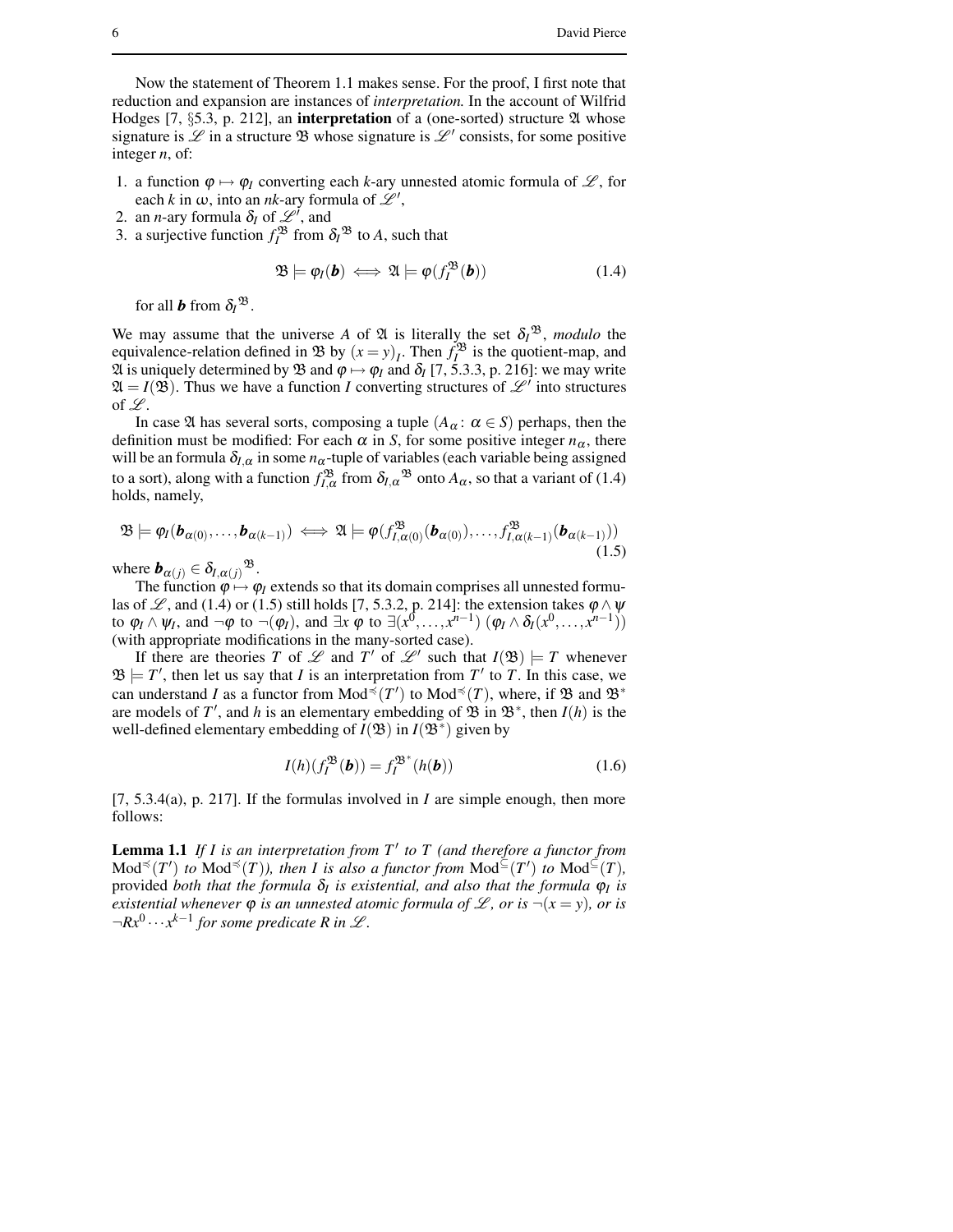*Proof* The claim is a variant of [7, 5.3.4(b), p. 217] and a refinement of [7, §5.4, exercise 3, p. 225].

An interpretation *I* from  $T'$  to  $T$ , paired with an interpretation *J* from  $T$  to  $T'$ , is a **bi-interpretation** of T' and T if there are formulas  $\chi_{IJ}$  of  $\mathscr{L}$ , and  $\chi_{JI}$  of  $\mathscr{L}'$ , such that, whenever  $\mathfrak{A} \models T$ , then the set

$$
\{(a, f_I^{J(\mathfrak{A})}(f_I^{\mathfrak{A}}(\bm{b}_0),...,f_J^{\mathfrak{A}}(\bm{b}_{n-1})): \mathfrak{A} \models \chi_{IJ}(a, \bm{b}_0,..., \bm{b}_{n-1})\}\
$$
(1.7)

is (the graph of) an isomorphism  $\sigma_{IJ}^{\mathfrak{A}}$  from  $\mathfrak A$  to  $I(J(\mathfrak{A}))$ , and similarly for all models of  $T'$ , with the places of  $I$  and  $J$  reversed (Hodges  $[7, \S 5.4(c), p. 222]$ , generalizing Ahlbrandt and Ziegler [1, p. 67]; in the case of several sorts, there will be several formulas  $\chi_{IJ,\alpha}$ , indexed with the sorts, and the graph of  $\sigma_{IJ}^{\mathfrak{A}}$  will have components of the form  $\{(a, f_{I,\alpha}^{J(\mathfrak{A})})\}$ *I*,<sup>α</sup> (*f* A  $f_{J,\beta(0)}^{\mathfrak{A}}(\bm{b}_0), \ldots, f_{J,\beta}^{\mathfrak{A}}$  $\mathcal{L}_{J,\beta(n_{\alpha}-1)}^{2\alpha}(\boldsymbol{b}_{n_{\alpha}-1})))$ :  $\mathfrak{A}\models$  $\chi_{IJ,\alpha}(a, \bm{b}_0, \ldots, \bm{b}_{n_{\alpha}-1})\}$ ). A special case was alluded to above, where reduction can be 'undone' by an expansion.

**Lemma** 1.2 *If*  $(I, J)$  *is a bi-interpretation of*  $T'$  *and*  $T$ *, then*  $I$  *is an equivalence of the categories*  $\text{Mod}^{\preccurlyeq}(T')$  *and*  $\text{Mod}^{\preccurlyeq}(T)$ *; if I and J are also functorial between*  $\text{Mod}^{\subseteq}(T')$  and  $\text{Mod}^{\subseteq}(T)$ , then these categories too are equivalent, provided that *the formulas* <sup>χ</sup>*IJ and* <sup>χ</sup>*JI are existential.*

*Proof* To prove the first claim, if  $\mathfrak A$  and  $\mathfrak A^*$  are models of T, and h is an elementary embedding of  $\mathfrak A$  in  $\mathfrak A^*$ , then we show that the following diagram commutes (and likewise for models of  $T'$ ):

$$
\begin{array}{ccc}\n\mathfrak{A} & \xrightarrow{h} & \mathfrak{A}^* \\
\sigma_{II}^{\mathfrak{A}} & & \downarrow \sigma_{II}^{\mathfrak{A}^*} \\
I(J(\mathfrak{A})) & \xrightarrow{I(J(h))} & I(J(\mathfrak{A}^*))\n\end{array}
$$

Suppose  $a \in A$  (and all models are one-sorted; extra sorts would be a challenge only to the notation.) Then (abbreviating the notation in (1.7)) we have  $\sigma_{IJ}^{\mathfrak{A}}(a)$  =  $f_I^{J(2l)}(f_J^{2l}(\boldsymbol{b}))$  for some *b* such that  $\mathfrak{A} \models \chi_{IJ}(a, \boldsymbol{b})$ . Then  $\mathfrak{A}^* \models \chi_{IJ}(h(a), h(\boldsymbol{b}))$  since *h* is elementary, so by (1.6)

$$
\sigma_{IJ}^{\mathfrak{A}^*}(h(a)) = f_I^{J(\mathfrak{A}^*)}(f_J^{\mathfrak{A}^*}(h(\boldsymbol{b}))) = f_I^{J(\mathfrak{A}^*)}(J(h)(f_J^{\mathfrak{A}}(\boldsymbol{b})))
$$
  
=  $I(J(h))(f_I^{J(\mathfrak{A})}(f_J^{\mathfrak{A}}(\boldsymbol{b})) = I(J(h))(\sigma_{IJ}^{\mathfrak{A}}(a)).$ 

So the diagram does commute, and the first claim is proved. If *h* is merely an embedding, but  $I(h)$  is still well-defined as an embedding by  $(1.6)$ , then the same argument works, provided also  $\chi_{IJ}$  is existential.

Now let us return to the special case of reductions and expansions. The following lemma singles out some of the basic properties of vector-spaces to be used in proving Theorem 1.1.

**Lemma 1.3** *Suppose*  $(V, K, *, \|) \models VS_2^m$ .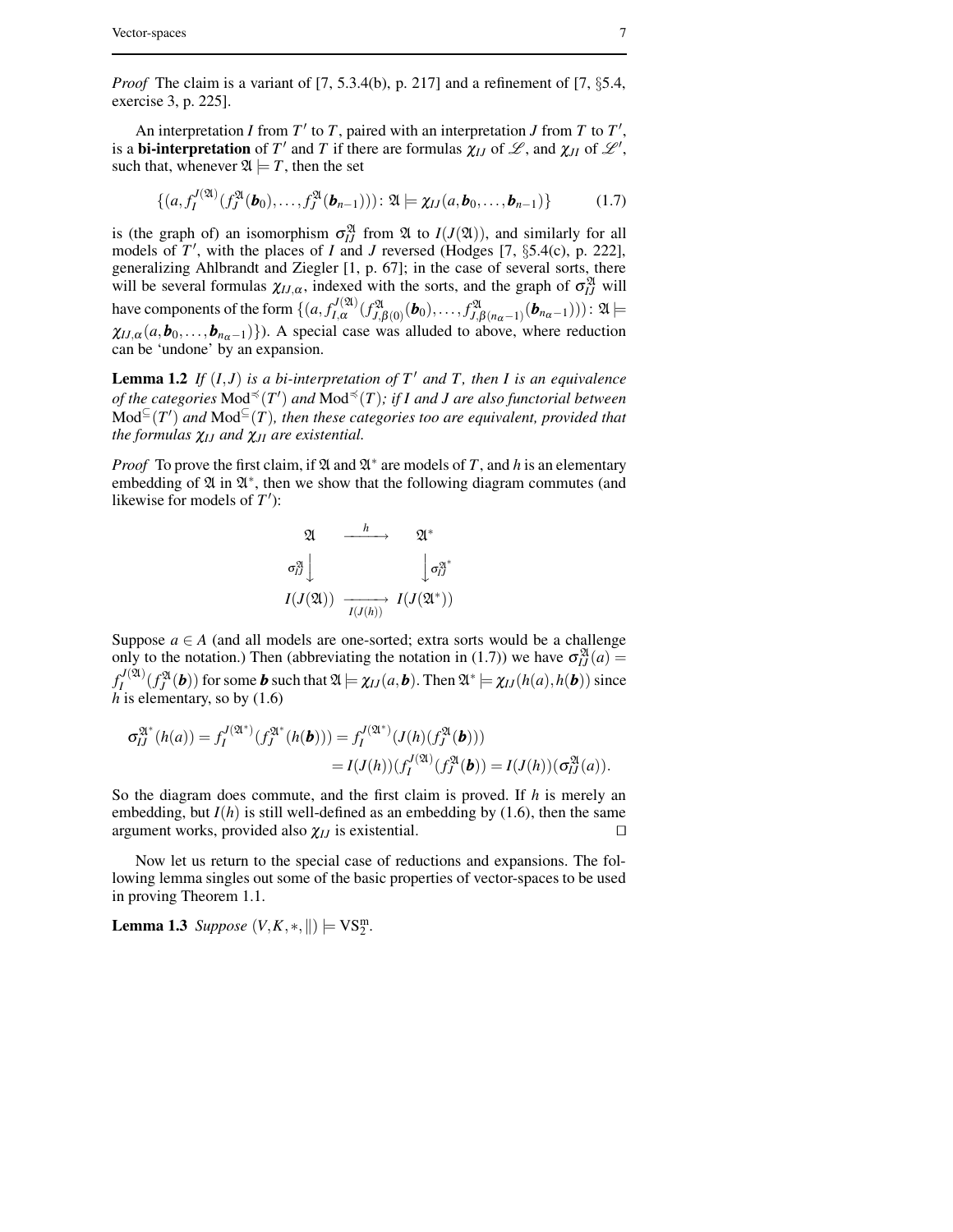*1. Say*  $\mathbf{x}, \mathbf{y} \in V$ *, and*  $\mathbf{x} \neq 0$ *. Then* 

$$
\mathbf{x} \parallel \mathbf{y} \iff \exists u \, u \ast \mathbf{x} = \mathbf{y} \iff \exists! \, u \, u \ast \mathbf{x} = \mathbf{y}.
$$

- 2. *The relation*  $\parallel$ *, restricted to*  $V \setminus \{0\}$ *, is an equivalence-relation.*
- *3. The set*  $\{y \in V : x \mid y\}$  *is a subgroup of V*, *for all*  $x$  *in V*.
- 4. Let **x**, z, and **w** be vectors in V such that  $\mathbf{x} \nmid z$ ; let  $u \in K$ ; and let  $\mathbf{y} = u \cdot \mathbf{x}$ . *Then*

$$
u * z = w \iff z \parallel w \& x - z \parallel y - w.
$$

*Proof* I write a proof for item 4 only, assuming items 1, 2, and 3. Assume *x* ∤ *z* and  $y = u * x$ . Part of item 3 is that 0 is parallel to every vector; so  $z \neq 0$ . Similarly, but with the help of item 2, we have  $z \nparallel x - z$ , so  $x - z \neq 0$ . Hence, if  $u * z = w$ , then  $z \parallel w$  by item 1, and also  $y - w = u * (x - z)$ , which is parallel to  $x - z$ for the same reason. Conversely, say  $z \parallel w$ . Then  $w = t * z$  for some *t* in *K*, so that  $\mathbf{y} - \mathbf{w} = u * \mathbf{x} - t * \mathbf{z} = u * (\mathbf{x} - \mathbf{z}) + (u - t) * \mathbf{z}$ . If also  $\mathbf{x} - \mathbf{z} \parallel \mathbf{y} - \mathbf{w}$ , then  $(u - t) * \mathbf{z} \parallel \mathbf{x} - \mathbf{z}$  by item 3, so  $u = t$ . □  $(u-t) * z \parallel x - z$  by item 3, so  $u = t$ .

**Theorem 1.1** *Reduction from*  $VS_2^m$  *to*  $VS_2^r$  *is conservative.* 

*Proof* We have *R* from  $Mod^{\subseteq}(VS_2^m)$  to  $Mod^{\subseteq}(VS_2^r)$ . To go the other way, we want to interpret an arbitrary model  $(V, K, *, \|)$  of  $V\overline{S_2^m}$  in its reduct,  $(V, \|)$ , obtaining an expansion-functor  $E$ . (It will follow that the reducts  $(V, \parallel)$  compose an elementary class.) In the notation for interpretations given earlier, we shall need formulas  $\delta_{E, \text{vec}}$  and  $\delta_{E, \text{scat}}$ ; these will be  $\mathbf{x} = \mathbf{x}$  and

$$
\mathbf{x}_0\neq \mathbf{0}\wedge \mathbf{x}_0\parallel \mathbf{x}_1,
$$

respectively. Then  $f_{E, \text{vec}}^{(V, ||)}$  will be the identity on *V*, while  $f_{E, \text{sca}}^{(V, ||)}$  will be given by

$$
f_{E,\text{sea}}^{(V,\parallel)}(\boldsymbol{a}_0,\boldsymbol{a}_1)=b \iff (V,K,*,\parallel) \models b * \boldsymbol{a}_0 = \boldsymbol{a}_1. \tag{1.8}
$$

Indeed, the function  $f_{E,\text{sea}}^{(V,||)}$  is well defined on  $\delta_{E,\text{sea}}^{(V,||)}$ , and is surjective onto *K*, by Lemma 1.3 (item 1):

- 1. If  $(V, \|) \models \delta_{E, \text{sea}}(\boldsymbol{a}_0, \boldsymbol{a}_1)$ , then there is a unique *b* in *K* such that  $(V, K, *, \|) \models$ *b*  $* a_0 = a_1$ .
- 2. If  $b \in K$ , and  $\boldsymbol{a} \neq \boldsymbol{0}$ , then  $(V, \parallel) \models \delta_{E, \text{scal}}(\boldsymbol{a}, b * \boldsymbol{a})$ .

Let  $f_{E, \text{sca}}^{(V, \parallel)}$  be denoted by

$$
(\pmb{x},\pmb{y}) \mapsto [\pmb{x}:\pmb{y}].
$$

We have to define the function  $\varphi \mapsto \varphi_E$ . This will be the identity at all formulas with no scalar-variables. It is now enough to suppose that  $\varphi$  is one of

$$
x = y, \quad x + y = z, \quad x \circ y = z, \quad x * y = z.
$$

The formula  $(x = y)_E$  will be the equation

$$
[\mathbf{x}_0 : \mathbf{x}_1] = [\mathbf{y}_0 : \mathbf{y}_1], \tag{1.9}
$$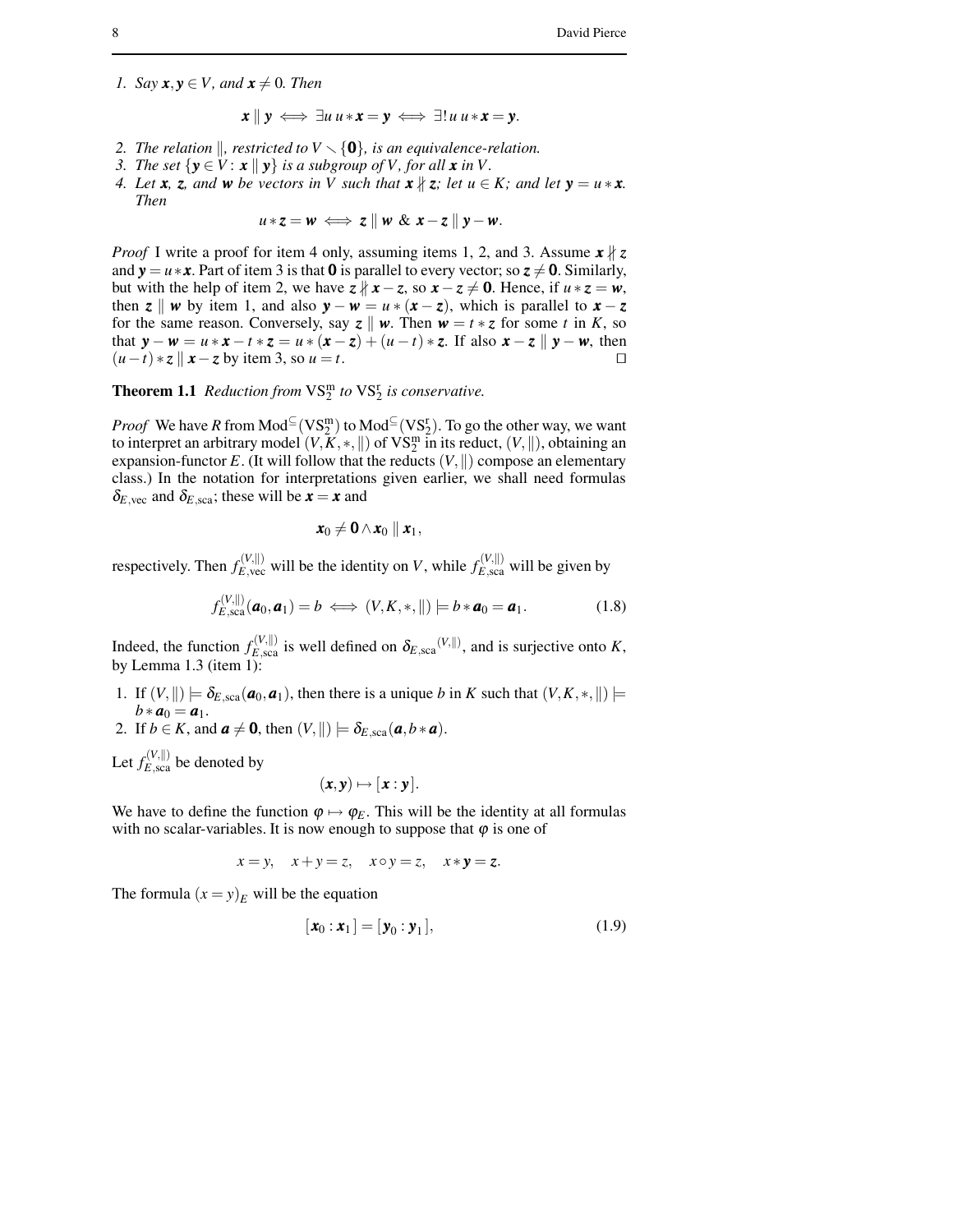expressed in  $\{+,-,0,\|\}.$  To obtain this expression, first note that

$$
\mathbf{y}_0 \neq \mathbf{0} \& [\mathbf{x}_0 : \mathbf{x}_1] * \mathbf{y}_0 = \mathbf{y}_1 \iff [\mathbf{x}_0 : \mathbf{x}_1] = [\mathbf{y}_0 : \mathbf{y}_1]. \tag{1.10}
$$

Now let  $\psi(\mathbf{x}_0,\mathbf{x}_1,\mathbf{y}_0,\mathbf{y}_1)$  denote the formula

$$
\mathbf{x}_0 \nparallel \mathbf{y}_0 \wedge \mathbf{x}_0 \parallel \mathbf{x}_1 \wedge \mathbf{y}_0 \parallel \mathbf{y}_1 \wedge \mathbf{x}_0 - \mathbf{y}_0 \parallel \mathbf{x}_1 - \mathbf{y}_1.
$$

(The situation can be illustrated by Fig. 0.2 of §0, with (*A*,*B*,*C*,*D*,*E*) replaced with  $(\mathbf{x}_0, \mathbf{0}, \mathbf{y}_0, \mathbf{x}_1, \mathbf{y}_1)$ .) This formula  $\psi$  defines a subset of  $\delta_{E, \text{sca}}^{(\mathbf{V}, \parallel)} \times \delta_{E, \text{sca}}^{(\mathbf{V}, \parallel)}$ ; that is, it defines a binary relation on  $\delta_{E, \rm sca}^{(V, ||)}$  . This relation is symmetric, though not reflexive, and not quite transitive. However, by Lemma 1.3 (item 4) and (1.10), and by the assumption that  $\dim_K V \geq 2$ , we have

$$
[\mathbf{x}_0:\mathbf{x}_1] = [\mathbf{y}_0:\mathbf{y}_1] \& \mathbf{x}_0 \nparallel \mathbf{y}_0 \iff \psi(\mathbf{x}_0,\mathbf{x}_1,\mathbf{y}_0,\mathbf{y}_1); [\mathbf{x}_0:\mathbf{x}_1] = [\mathbf{y}_0:\mathbf{y}_1] \& \mathbf{x}_0 \parallel \mathbf{y}_0 \iff \mathbf{x}_0 \parallel \mathbf{y}_0 \& \exists \mathbf{z}_0 \exists \mathbf{z}_1 (\psi(\mathbf{x}_0,\mathbf{x}_1,\mathbf{z}_0,\mathbf{z}_1) \& \psi(\mathbf{z}_0,\mathbf{z}_1,\mathbf{y}_0,\mathbf{y}_1)).
$$

From these observations, we obtain (1.9) as a formula of  $\{+, -0, \| \}$ . A slight simplification is possible:  $(x = y)_E$  can be the existential formula

$$
\exists z_0 \ \exists z_1 \ (\psi(\mathbf{x}_0,\mathbf{x}_1,\mathbf{y}_0,\mathbf{y}_1) \lor (\psi(\mathbf{x}_0,\mathbf{x}_1,\mathbf{z}_0,\mathbf{z}_1) \land \psi(\mathbf{z}_0,\mathbf{z}_1,\mathbf{y}_0,\mathbf{y}_1))).
$$
 (1.11)

We obtain the remaining formulas  $\varphi_E$  by means of (1.10) and the following identities:

$$
[\mathbf{x}:\mathbf{y}]+[\mathbf{x}:\mathbf{z}] = [\mathbf{x}:\mathbf{y}+\mathbf{z}];
$$

$$
[\mathbf{y}:\mathbf{z}] \circ [\mathbf{x}:\mathbf{y}] = [\mathbf{x}:\mathbf{z}].
$$

In particular, writing  $(1.9)$  as an abbreviation for  $(1.11)$ , we can tabulate the results:

$$
\begin{array}{c}\n\varphi \\
\hline\nx+y=z\n\end{array}\n\begin{array}{c}\n\varphi \\
\hline\nx+y=z\n\end{array}\n\end{array}\n\quad\n\begin{array}{c}\n\varphi_E \\
\hline\nx+y=z\n\end{array}\n\begin{array}{c}\n\exists w \left( [x_0:w] = [y_0:y_1] \wedge [x_0:x_1+w] = [z_0:z_1] \right) \\
\hline\n\exists w \left( [y_1:w] = [x_0:x_1] \wedge [y_0:w] = [z_0:z_1] \right) \\
\hline\n\begin{bmatrix}\nx_0:x_1 \end{bmatrix} = [y:z] \vee (y=0 \wedge z=0).\n\end{array}
$$

These formulas  $\varphi_E$  are existential. Also,  $\neg((x = y)_E)$  is equivalent to the existential formula

$$
\exists \mathbf{w} \left( [\mathbf{x}_0 : \mathbf{x}_1] = [\mathbf{y}_0 : \mathbf{w}] \wedge \mathbf{w} \neq \mathbf{y}_1 \right).
$$

Now we have *E* as a functor from  $\text{Mod}^{\subseteq}(\text{VS}_2^r)$  to  $\text{Mod}^{\subseteq}(\text{VS}_2^m)$ , by Lemma 1.1. The composition  $R \circ E$  is the identity, and  $\sigma_{RE}^{(V,||)}$  is the identity, and  $\chi_{RE}$  is  $\mathbf{x} = \mathbf{y}$ . For the other side,  $\sigma_{ER}^{(V,K,*,\parallel)}$  is the identity on *V*, while on *K* it takes *y* to the equivalence-class  $\{(\mathbf{x}_0, \mathbf{x}_1): \mathbf{x}_0 \neq \mathbf{0} \& y * \mathbf{x}_0 = \mathbf{x}_1\}$ ; correspondingly,  $\chi_{ER,vec}$  is  $\mathbf{x} = \mathbf{y}$ , while  $\chi_{ER, \text{sca}}$  is  $\mathbf{x}_0 \neq \mathbf{0} \& y * \mathbf{x}_0 = \mathbf{x}_1$ . By Lemma 1.2, the proof is complete.  $\Box$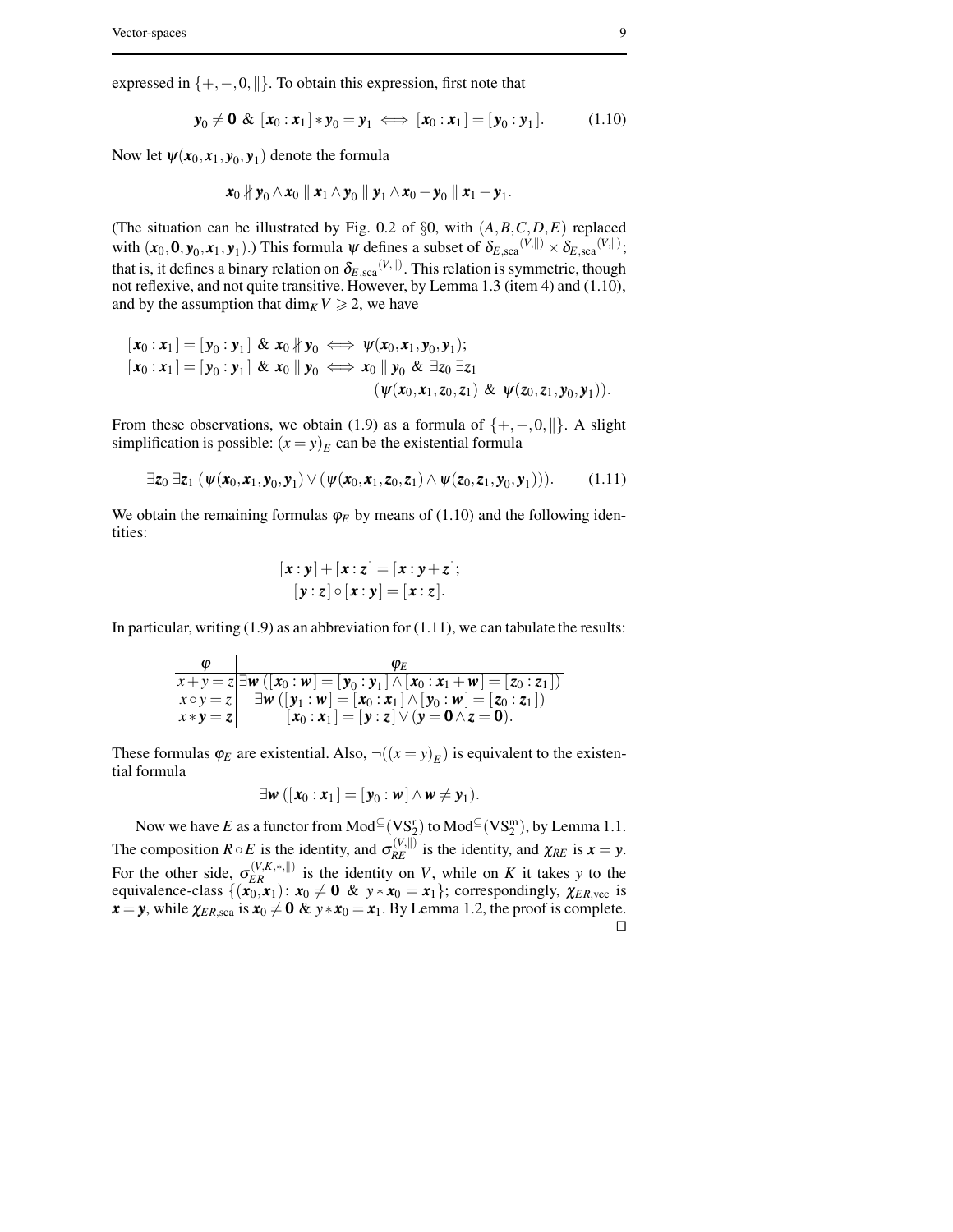### **2 Existentially closed vector-spaces**

It was said in §0 that, if *U* is a *complete* theory of fields, then the theory, in {+,−,0,◦,0,1,∗}, of *n*-dimensional vector-spaces whose scalar-fields are models of *U* is complete, but not model-complete or even inductive, if  $n > 1$ . Indeed, suppose *V* is a vector-space with basis  $(\mathbf{b}_0, \dots, \mathbf{b}_{n-1})$  over a model *K* of *U*, and  $n > 1$ . If  $K \subset K'$ , then the *b<sub>i</sub>* span a vector-space *W* over *K'*, but we can have *b*<sub>0</sub> =  $a * b_1$ for some *a* in  $K' \setminus K$ , so that  $\dim_{K'} W \leq n - 1$ . Still,  $(V, K, *)$  is a substructure of  $(W, K', *)$ . We can have  $K' \models U$ , and we can extend *W* to an *n*-dimensional space *V*<sup> $\prime$ </sup> over *K*<sup> $\prime$ </sup>. So  $(V, K, *)$  is a substructure of  $(V', K', *)$ , and both are models of  $T_n \cup U$ . Continuing, we form a chain

$$
(V, K, *) \subset (V', K', *) \subset \dots \subset (V^{(k)}, K^{(k)}, *) \subset \dots \tag{2.1}
$$

of models of  $T_n \cup U$ ; the union of this chain has dimension at most *n* − 1. The chain *can* have dimension one, even if  $n = \infty$ : for each *k*, let  $V^{(k)}$  have basis  $(b_k, b_{k+1}, \ldots)$ , and assume  $b_k = a_k * b_{k+1}$  for some  $a_k$  in  $K^{(k+1)} \setminus K^{(k)}$ .

However, when the structures in (2.1) expand to models of  $VS_2^m$ , they no longer form a chain: non-parallelism is not preserved in super-structures. Nonetheless, we shall see that there are chains where non-parallelism *is* preserved in going up, but the union has dimension two. The conclusion will be that the existentially closed models of  $VS_2^m$  are two-dimensional. There is a generalization involving chains that preserve *n*-ary linear independence.

If  $n > 0$ , let  $P^n$  be an *n*-ary predicate for linear dependence. (So  $P^2xy$  means *x* || *y*; but *P*<sup>1</sup> is superfluous, since *P*<sup>1</sup>*x* is equivalent to *x* = 0.) For each positive *n*, there is a theory  $VS_n$  of vector-spaces in the signature  $\{+,-,0, \circ, 0,1,*,P^n\}$ , axiomatized by the usual vector-space axioms, along with

$$
P^{n} \mathbf{x}_{0} \cdots \mathbf{x}_{n-1} \leftrightarrow \exists y^{0} \cdots \exists y^{n-1} \left( \sum_{i < n} y^{i} \ast \mathbf{x}_{i} = \mathbf{0} \wedge \bigvee_{i < n} y^{i} \neq 0 \right). \tag{2.2}
$$

Having the form of (1.2), the axiom (2.2) is equivalent to an  $\forall \exists$ -sentence. So  $VS_n$ is inductive. Models of  $VS_n$  have two sorts. But let  $VS_n^m$  be the theory of models of  $VS_n$  of dimension at least *n*; so  $VS_n^m$  has the additional axiom

$$
\exists \mathbf{x}_0 \cdots \exists \mathbf{x}_{n-1} \neg P^n \mathbf{x}_0 \cdots \mathbf{x}_{n-1}.
$$

In this theory, when  $n \ge 2$ , we can define non-parallelism and parallelism in  $VS_n^m$ by means of the existential formulas

$$
\exists (\mathbf{x}_2,\ldots,\mathbf{x}_{n-1}) \neg P^n \mathbf{x}_0 \cdots \mathbf{x}_{n-1},
$$
  

$$
\exists (\mathbf{x}_2,\ldots,\mathbf{x}_n) \left( \mathbf{x}_1 = 0 \vee (\neg P^n \mathbf{x}_1 \cdots \mathbf{x}_n \wedge \bigwedge_{j=2}^n P^n \mathbf{x}_0 \cdots \mathbf{x}_{j-1} \mathbf{x}_{j+1} \cdots \mathbf{x}_n) \right).
$$

Indeed, if  $(a_1,...,a_n)$  is linearly independent, but  $(a_0,...,a_{i-1},a_{i+1},...,a_n)$  is not, then  $a_0$  is a unique linear combination of  $(a_1, \ldots, a_n)$ , and this combination does not use  $a_j$ . If that is so, whenever  $2 \leq j \leq n$ , then  $a_0$  must be a multiple of  $a_1$ . If we reduce a model of VS<sup>m</sup> to the sort of vectors, in the signature  $\{+,-,0,P^n\}$ , the reduct might be termed an **abelian group with** *n***-ary linear dependence.** As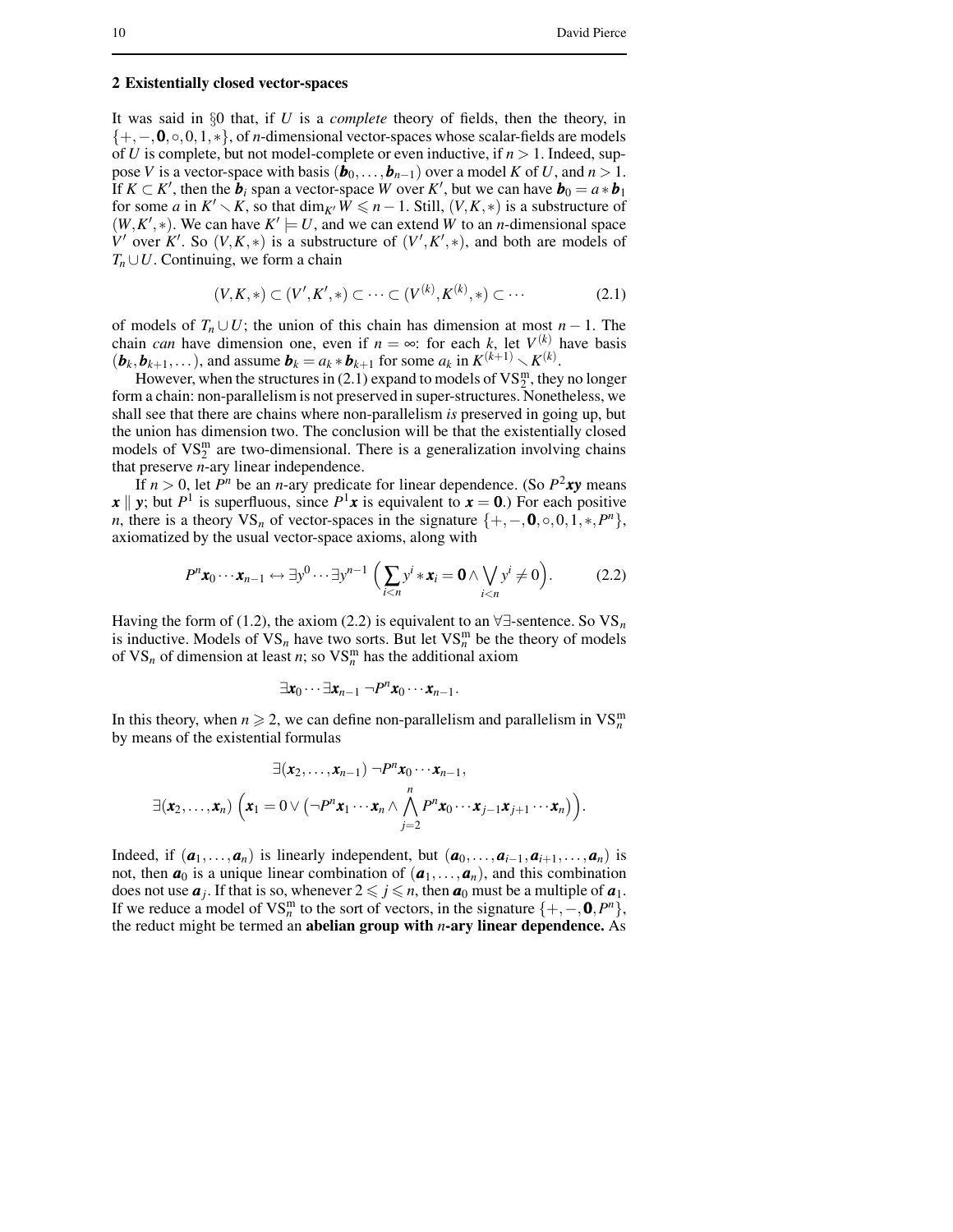a porism from Theorem 1.1, we have that the reduction from  $VS_n^m$  to the theory of abelian groups with *n*-ary linear dependence is conservative. By Theorem 2.3 below, the model-companion of  $VS_n$ —hence, of  $VS_n^m$ —is the theory  $VS_n^*$  of *n*dimensional vector-spaces over algebraically closed fields. Hence the theory of abelian groups with *n*-ary linear dependence is likewise companionable.

To warm up for the proof of Theorem 2.3, I consider first  $VS_1$ , the theory of non-trivial vector-spaces. I shall generally write models as (*V*,*K*), rather than the full  $(V, K, *)$ :

**Theorem 2.1** The theory  $VS_1$  is companionable; its model-companion is the the*ory* VS<sup>1</sup> ∗ *. The model-companion is* not *a model-*completion; *much less does it admit quantifier-elimination; but it is the model-completion of the theory of vectorspaces of dimension at most* 1*.*

*Proof* Suppose  $(V, K) \models VS_1$  and has basis *B*. We may assume that *B* is a subset of a field extending *K* (while still being linearly independent over *K*). Then we can form  $(K(B)^{alg}, K(B)^{alg})$ , a model of  $VS_1^*$  in which  $(V, K)$  embeds.

Suppose  $(V, K) \models VS_1^*$  and is a substructure of the models  $(W, L)$  and  $(W', L')$ , which have equal cardinality greater than  $|K|$ . Then  $|L| = |L'|$ , so  $L \cong L'$  over *K*; hence

$$
(W,L)\cong (L\otimes_K V,L)\cong (L'\otimes_K V,L')\cong (W',L')
$$

over  $(V, K)$ . So  $VS_1^* \cup diag(V, K)$  is categorical in powers greater than  $|K|$ ; having also no finite models, the theory is complete. Therefore  $VS_1^*$  is model-complete, so it is the model-companion of  $VS_1$ .

In the foregoing argument, it is enough to suppose merely that  $(V, K)$  is onedimensional; *K* need not be algebraically closed. Even if  $V = \{0\}$ , the theory VS<sub>1</sub><sup>\*</sup> ∪ diag(*V*,*K*) is complete. This shows that VS<sub>1</sub><sup>\*</sup> is the model-completion of the theory of vector-spaces of dimension at most 1.

The model  $(\mathbb{Q}^{alg}, \mathbb{Q}^{alg})$  of  $VS_1^*$  has the two substructures  $(\langle 1, \sqrt{2} \rangle, \mathbb{Q})$  and  $(\langle 1, \sqrt{3} \rangle, \mathbb{Q})$ , which are two-dimensional isomorphic models of VS<sub>1</sub>, although the formula

$$
\exists z (z \circ z = 1 + 1 \wedge z * x_0 = x_1)
$$

is satisfied in  $(\mathbb{Q}^{alg}, \mathbb{Q}^{alg})$  by  $(1, \sqrt{2})$ , but not by  $(1, \sqrt{3})$ . Therefore the theory  $VS_1^* \cup diag(\langle 1, \sqrt{2} \rangle, \mathbb{Q})$  is the same as  $VS_1^* \cup diag(\langle 1, \sqrt{3} \rangle, \mathbb{Q})$  (as long as the same symbol denotes  $\sqrt{2}$  and  $\sqrt{3}$  respectively), but this theory is not complete. Thus  $VS_1^*$  is not a model-completion of  $VS_1$ .

Proving the more general Theorem 2.3 below requires some preliminary work on matrices. I shall understand an  $m \times n$  matrix (*m* rows, *n* columns) as a function on  $m \times n$ , that is, on  $\{(i, j) \in \omega^2 : i < m \& j < n\}$ . Such a function can be denoted by

$$
(u_j^i)_{j
$$

its transpose is  $(u_j^i)_{i \le m}^{j \le n}$  $i \leq m$ . I shall consider elements of a Cartesian power like  $K^n$  as row-vectors, that is,  $1 \times n$  matrices.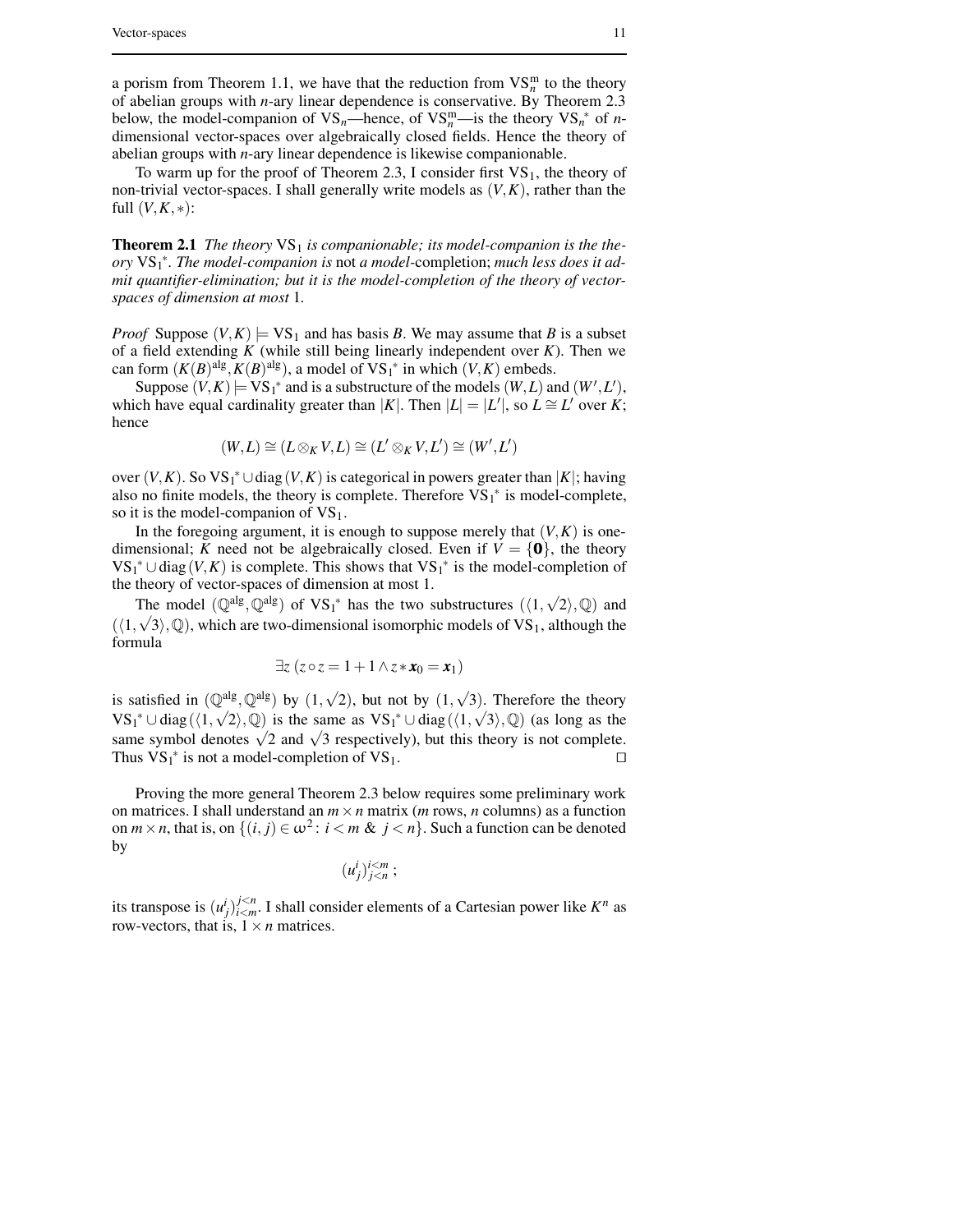**Lemma 2.1** *For all positive integers n, if*  $U$  *is an*  $n \times n$  *matrix* (*over some field*), *and u is*  $n \times 1$ *, and a**is*  $1 \times n$ *, then* 

$$
\det\left(\frac{U|\mathbf{u}}{\mathbf{a}|1}\right) = \det(U - \mathbf{u} \cdot \mathbf{a}).
$$
 (2.3)

*Proof* Start with the identity

$$
\left(\frac{U|\mathbf{u}}{\mathbf{a}|1}\right)\cdot\left(\frac{\mathbf{I}_n|\mathbf{0}}{-\mathbf{a}|1}\right)=\left(\frac{U-\mathbf{u}\cdot\mathbf{a}|\mathbf{u}}{\mathbf{0}|1}\right)
$$

and take the determinant of either side.  $\Box$ 

The lemma can be interpreted as follows. Let *K* be a field, and let *V* be  $K^{n+1}$ . The space of alternating *n*-forms on *V* has dimension  $\binom{n+1}{n}$ , or  $n+1$ . Now understand  $V^n$  as comprising the  $n \times (n+1)$  matrices over *K*. The function  $(U|\mathbf{u}) \mapsto \det \left(\frac{U|\mathbf{u}|}{|\mathbf{a}|} \right)$ *a* 1 from  $V^n$  to K is an alternating *n*-form on V that takes  $(I_n|\mathbf{0})$  to 1, and that takes  $(U|\mathbf{u})$  to 0 if one of its rows is  $(\mathbf{a}|1)$ . There is only one such function; the function  $(U|\mathbf{u}) \mapsto \det(U - \mathbf{u} \cdot \mathbf{a})$  has the same properties; (2.3) follows.

Suppose further  $\pi_i$  is  $\mathbf{x} \mapsto x_i$  on *V*, so  $\pi_i \in V^*$ . If  $B \in V^n$ , let  $\Phi B$  be the function det  $\left(\frac{B}{\pi}\right)$  $\pi_0$   $\cdots$   $\pi_n$ ): this is an element  $\sum_{i=0}^{n} c^i \cdot \pi_i$  of  $V^*$ . Then  $(c^0, \ldots, c^n)$  is the **cross-product** [16, pp. 83 f.] of (the rows of) *B*: it is the element  $\times$ *B* of *V* such that  $\mathbf{x} \cdot (\times B) = \Phi B \mathbf{x}$  for all  $\mathbf{x}$  in *V*.

**Lemma 2.2** Let K be a field,  $V = K^{n+1}$ , and  $B \in V^n$ . Say  $K \subset L$ , and  $a \in L^{n+1}$ , *and a is linearly independent over K. The following are equivalent:*

- *1.*  $\times B = 0$ *;* 2. det  $\left(\frac{B}{a}\right)$ *a*  $= 0;$
- *3. The rows of B are linearly dependent over K;*
- *4. The rows of B are linearly dependent over L.*

*Proof* The equivalence of (1) and (2) follows from the definition of  $\times$ *B* and the linear independence of *a* over *K*. The equivalence of (3) and (4) follows from the observation that if the equation  $\mathbf{x} \cdot \mathbf{B} = \mathbf{0}$  has a non-trivial solution at all, it has one in  $K^n$ . Finally, *a* is not in the span over *L* of the rows of *B*: if it were, then  $\boldsymbol{c} \cdot \boldsymbol{B} = \boldsymbol{a}$ for some  $\boldsymbol{c}$  in  $L^n$ , which would mean that the  $n+1$  entries of  $\boldsymbol{a}$  belonged to the span over *K* of the *n* entries of **c**. Hence (2) and (4) are equivalent.

**Theorem 2.2** *Suppose*  $L/K$  *is a field-extension, and*  $[L:K] \geq n+1$ *. Then the vector-space* (*K n*+1 ,*K*) *embeds in* (*L n* ,*L*) *so as to preserve linear independence* of n-tuples: that is, the embedding is of the structure  $(K^{n+1}, K, P^n)$  in  $(L^n, L, P^n)$ . *One such embedding is*

$$
\mathbf{x} \longmapsto \mathbf{x} \cdot \left(\frac{\mathbf{I}_n}{-\mathbf{a}}\right),\tag{2.4}
$$

*where a* in  $L^n$  *is such that*  $(a_0, \ldots, a_{n-1}, 1)$  *is linearly independent over K*.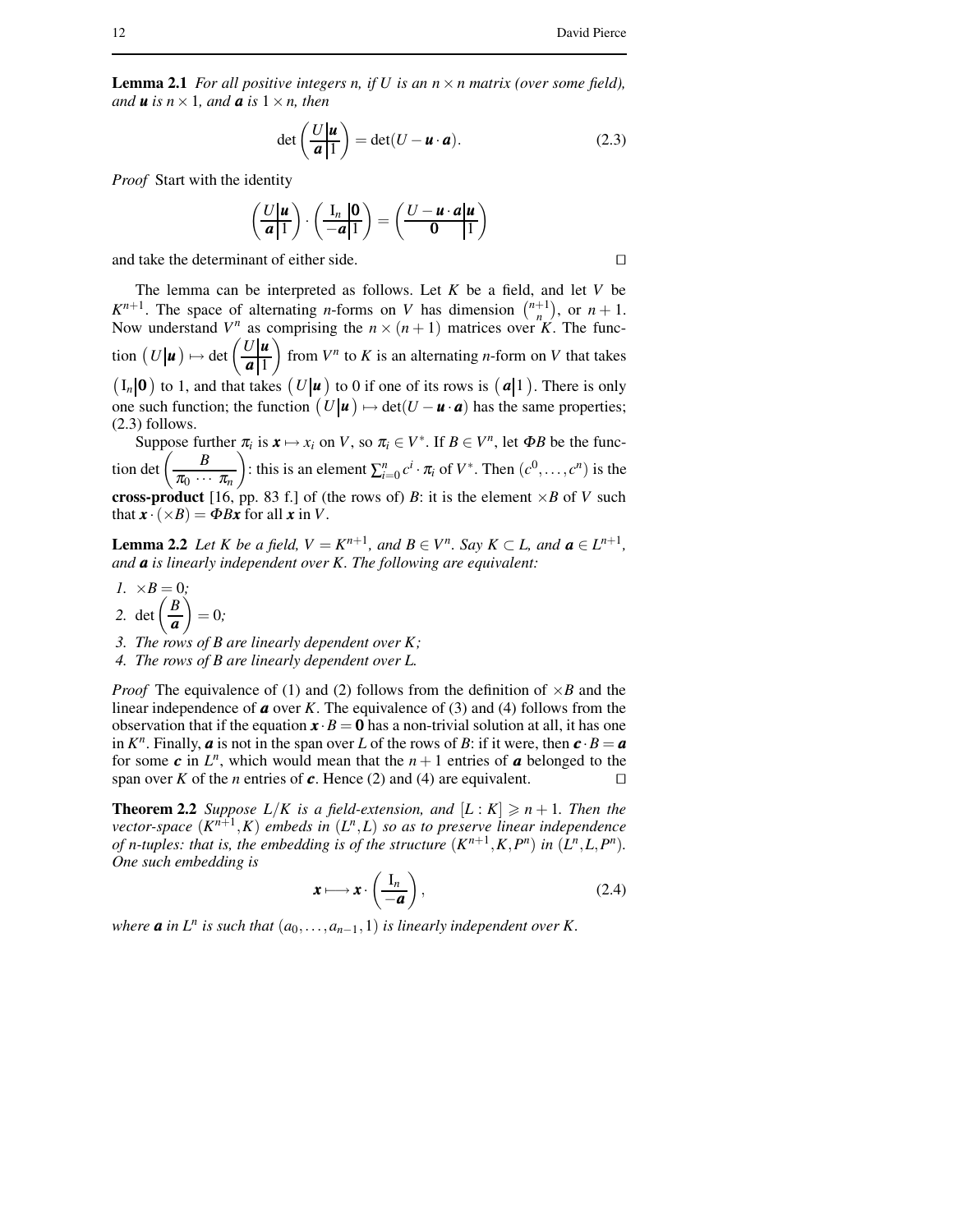*Proof* Assume that  $(a_0, \ldots, a_{n-1}, 1)$  is linearly independent over *K*. Treating *n* vectors from  $K^{n+1}$  as the rows of an  $n \times (n+1)$  matrix, we can write the result as  $(U|\mathbf{u})$ . By Lemma 2.2, the rows of  $(U|\mathbf{u})$  are linearly dependent over *K* if and only if

$$
\det\left(\frac{U|\mathbf{u}}{\mathbf{a}|1}\right) = 0.\tag{2.5}
$$

The images of those rows under the transformation in (2.4) are the rows of the product  $(U|\boldsymbol{u})$  ·  $\int$  I<sub>n</sub> −*a* ). This product is  $U - u \cdot a$ . So the images are linearly dependent over *L* if and only if

$$
\det(U - \mathbf{u} \cdot \mathbf{a}) = 0. \tag{2.6}
$$

By Lemma 2.1, equations (2.5) and (2.6) are equivalent. Hence the transformation in (2.4) is an embedding that preserves independence of *n*-tuples.  $\square$ 

Not every embedding of  $(K^{n+1}, K)$  in  $(L^n, K)$  preserves independence of *n*tuples: Just use an embedding as in (2.4), but replace some—not all—entries of *a* with 0.

**Theorem 2.3** For each positive *n*, the theory  $VS_n^*$  is the model-companion of  $VS_n$ ; *it is not a model-completion of*  $VS_n$  *or even of*  $VS_n^m$ , *but is the modelcompletion of the theory of n-dimensional vector-spaces.*

*Proof* The proof is, in part, as for Theorem 2.1. Since  $VS_n$  is inductive, every model embeds in an existentially closed model. Such models are models of VS*<sup>n</sup>* ∗ . Indeed, every model  $(V, K, P^n)$  of  $VS_n$  embeds in  $(K^{alg} \otimes_K V, K^{alg}, P^n)$ ; so existentially closed models must have algebraically closed scalar-fields. Also, if  $\dim_K V = m < n$ , then  $(V, K, P^n)$  fails to have a solution to

$$
\neg P^n \mathbf{x}_0 \cdots \mathbf{x}_{n-1};\tag{2.7}
$$

but  $(V, K, P^n)$  embeds in  $(V \oplus K^{n-m}, K, P^n)$ , where (2.7) does have a solution; so  $(V, K, P<sup>n</sup>)$  was not existentially closed. Finally, say  $\dim_K V > n$ , so that there is a linearly independent  $(n+1)$ -tuple  $(a^0, \ldots, a^n)$  of vectors in *V*. Then  $(V, K, P^n)$  has no solution to

$$
\sum_{i=0}^{n} x^{i} * \boldsymbol{a}_{i} = \mathbf{0} \wedge \bigvee_{i=0}^{n} x^{i} \neq 0.
$$
 (2.8)

But analyse *V* as  $V_0 \oplus V_1$ , where  $V_0$  is spanned by the vectors  $a^i$ . By Theorem 2.2, there is a model  $(W, L, P^n)$  of  $VS_n$  in which  $(V_0, K, P^n)$  embeds, but which has a solution to (2.8). Then  $(V, K, P^n)$  embeds in  $(W \oplus L \otimes_K V_1, L, P^n)$ , and the latter has a solution to (2.8). So again  $(V, K, P^n)$  was not existentially closed.

So the existentially closed models of  $VS_n$  are models of  $VS_n^*$ ; in particular, every model of  $VS_n$  embeds in a model of  $VS_n^*$ . If  $(V, K, P^n)$  is an *n*-dimensional model of  $VS_n$ , then  $VS_n^* \cup diag(V, K, P^n)$  is complete, by a categoricity argument as in the proof of Theorem 2.1. Therefore VS*<sup>n</sup>* ∗ is the model-completion of the theory of *n*-dimensional models of  $VS_n$ .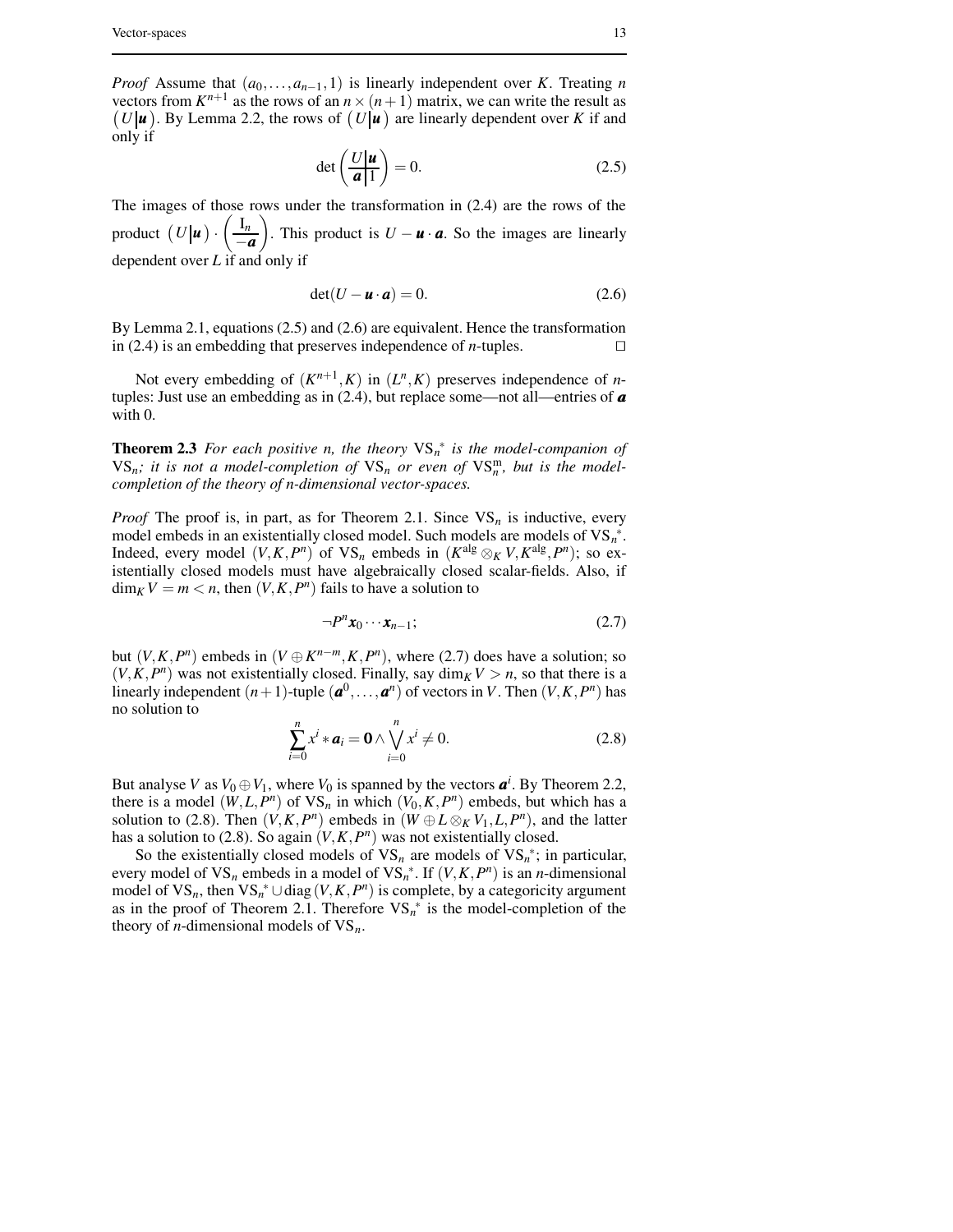However,  $VS_n^*$  is not the model-completion of  $VS_n^m$  (much less of  $VS_n$ ). Indeed, let  $(a_0, \ldots, a_n)$  be an  $(n+1)$ -tuple of algebraic numbers such that the  $(n+2)$ tuple  $(a_0, \ldots, a_n, 1)$  is linearly independent over  $\mathbb Q$ . By Theorem 2.2, the rowspaces of the matrices

$$
\left(\frac{\mathbf{I}_n}{a_0 \cdots a_{n-1}}\right) \quad \text{and} \quad \left(\frac{\mathbf{I}_n}{a_1 \cdots a_n}\right)
$$

are substructures  $\mathfrak A$  and  $\mathfrak B$  of  $((\mathbb{Q}^{alg})^n, \mathbb{Q}^{alg}, P^n)$ . Being  $(n+1)$ -dimensional, they are isomorphic models of VS<sup>m</sup>, but no automorphism of  $((\mathbb{Q}^{alg})^n, \mathbb{Q}^{alg}, P^n)$  takes  $\mathfrak{A}$  to  $\mathfrak{B}$ .

We can let  $VS_{\infty}$  be the union of the theories  $VS_n$ ; so it is the theory of vectorspaces in the signature  $\{+, -, \mathbf{0}, \circ, 0, 1, *, P^1, P^2, P^3, \dots\}$ . Let VS<sub>∞</sub><sup>\*</sup> be the theory, in the same signature, of infinite-dimensional vector-spaces over algebraically closed fields.

**Theorem 2.4** *The theory* VS<sup>∞</sup> ∗ *is the model-completion of* VS∞*, but does not admit quantifier-elimination.*

*Proof* Every model  $(V, K, P^1, ...)$  of VS<sub>∞</sub> embeds in the model

$$
(K^{alg} \otimes_K V \oplus (K^{alg})^{\omega}, K^{alg}, P^1, \dots)
$$

of VS<sub>∞</sub><sup>\*</sup>. Also, let  $(V, K, P^1, ...)$   $\models$  VS<sub>∞</sub>, and  $\kappa = \aleph_0 + |V| + |K|$ . Then VS<sub>∞</sub><sup>\*</sup> ∪  $diag(V, K, P<sup>1</sup>,...)$  is complete, since all of its models  $(W, L, P<sup>1</sup>)$  are isomorphic, provided tr-deg( $L/K$ ) =  $\kappa$  and dim<sub>*L*</sub>( $W/(L \otimes_K V)$ ) =  $\kappa$ ; but these are just the models of size  $\kappa$  that realize certain types. So VS<sup> $_{\infty}$ \*</sup> is the model-completion of  $VS_{\infty}$ .

Finally, the example at the end of the proof of Theorem 2.1 shows that  $VS_{\infty}^*$ does not admit elimination of quantifiers. Indeed,  $(\langle 1, \sqrt{2} \rangle, \mathbb{Q})$  expands to a substructure of a model of VS<sub>∞</sub><sup>\*</sup> in which  $1 \parallel \sqrt{2}$ , but VS<sub>∞</sub><sup>\*</sup>  $\cup$  diag( $\langle 1, \sqrt{2} \rangle, P^1, P^2, \dots$ ) is not complete, since it does not specify which scalars ensure that  $1 \parallel \sqrt{2}$ .

**Theorem 2.5** *The completions of the model-complete theories* VS*<sup>n</sup>* ∗ *are obtained by specifying a characteristic for the scalar field. The completions are* ω*-stable.*

*Proof* Let  $VS_{n,p}^*$  be the theory of models of  $VS_n^*$  whose scalar fields have characteristic p (positive or zero). If *n* is finite, then  $VS_{n,p}^*$  is uncountably categorical, hence complete and  $\omega$ -stable.

All models of  $VS_{\infty,p}^*$  have a substructure isomorphic to  $({\bf{0}},F_p)$ , where  $\mathbb{F}_p$  is a prime field of characteristic *p*. Hence  $VS_{\infty,p}^*$  ← diag({0},  $\mathbb{F}_p$ ). But here  $({\bf \{0\}},{\mathbb{F}}_p)\models \mathrm{VS}_{\infty}$ , so the theory  $\mathrm{VS}_{\infty}^*\cup \mathrm{diag}({\bf \{0\}},{\mathbb{F}}_p)$  is complete by Theorem 2.4. Therefore  $VS_{\infty,p}^*$  is complete.

Finally, let (*V*,*K*) be a countable, *definably closed* substructure of a big model of VS<sub>∞</sub><sup>\*</sup>. This implies that, if some vectors in *V* are linearly dependent, then scalars witnessing this can be found in *K*. A complete type of **x** over  $(V, K)$  says either that *x* is linearly independent from *V*, or—for some  $a_i$  in *V*—that  $x = \sum_{i \le n} t^i * a_i$ for some scalars  $t^i$ . In the latter case, the type also specifies a variety over *K* of which  $(t^0, \ldots, t^{n-1})$  is a generic point. If  $(u^0, \ldots, u^{n-1})$  is another generic point of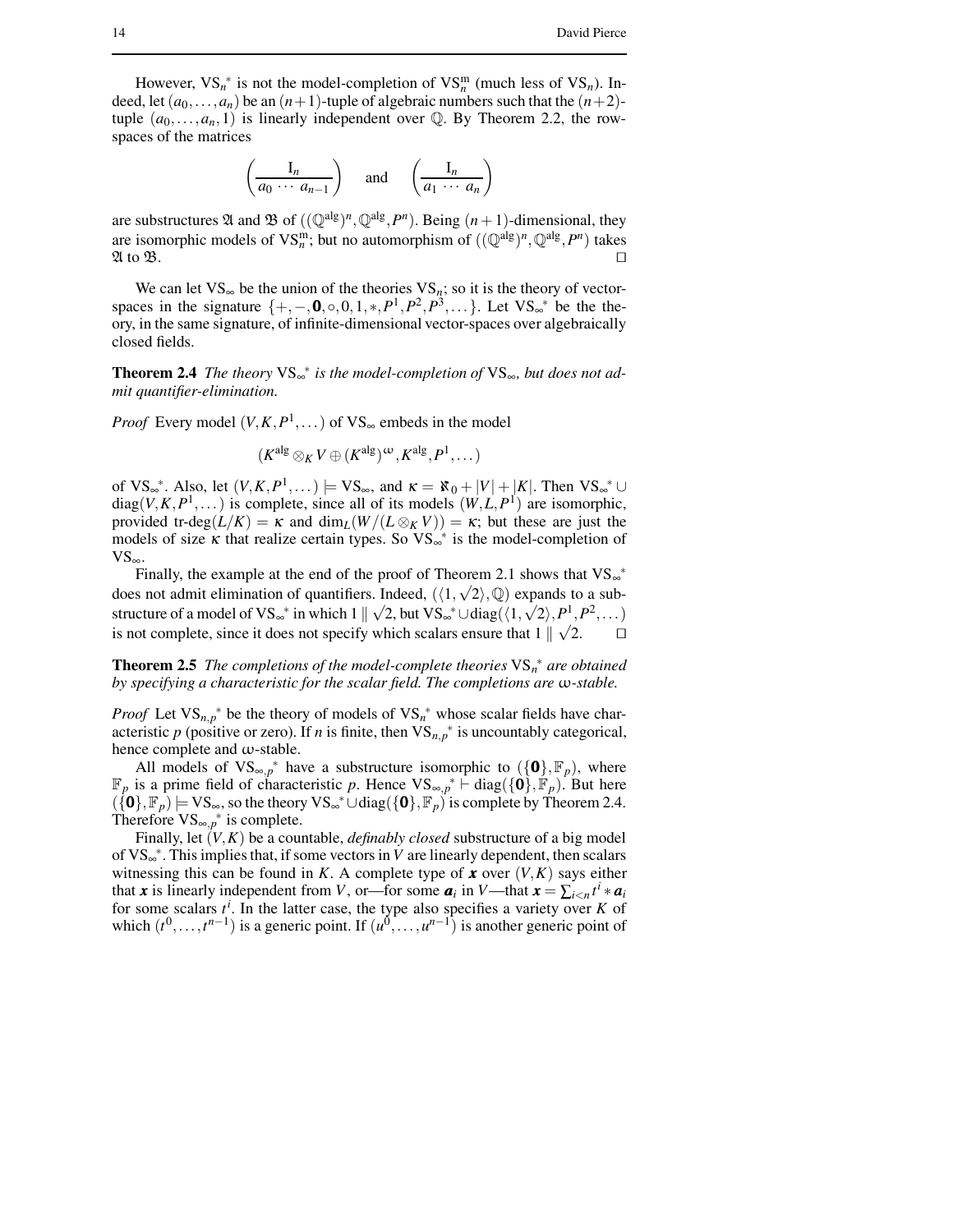the same variety, there is an automorphism of the big model, over  $(V, K)$ , taking  $\sum_{i \le n} t^i * a_i$  to  $\sum_{i \le n} u^i * a_i$ . Thus there are just countably many types of *x* over  $(V, K)$ . Similarly for types of a scalar variable *t*: If  $V = \{0\}$ , then these types correspond to types over *K*, of which there are countably many. If *V* contains a non-zero vector **a**, then for every type  $p(t)$  over  $(V, K)$ , there is a type of **x** that includes  $\{\exists t \ (\mathbf{x} = t \cdot \mathbf{a} \wedge \varphi(t): \varphi \in p\}$ ; but the union of any two such sets is inconsistent.  $\Box$ 

**Acknowledgements** I read Euclid and Descartes as a student at St John's College, Annapolis and Santa Fe. At Logic Colloquium 2006 in Nijmegen, Ehud Hrushovski pointed out an error in an earlier version of this work (and informed me of Kamensky's work [9]). The anonymous referee offered some helpful suggestions and corrections.

#### **References**

- 1. Ahlbrandt, G., Ziegler, M.: Quasi-finitely axiomatizable totally categorical theories. Ann. Pure Appl. Logic **30**(1), 63–82 (1986). Stability in model theory (Trento, 1984)
- 2. Descartes: The Geometry of René Descartes. Dover Publications, Inc., New York (1954). Translated from the French and Latin by David Eugene Smith and Marcia L. Latham, with a facsimile of the first edition of 1637
- 3. Descartes: The Philosophical Writings of Descartes, vol. I. Cambridge University Press (1985). Translated by John Cottingham, Robert Stoothoff, and Dugald Murdoch
- 4. Descartes: Règles pour la direction de l'esprit. Classiques de la philosophie. Le Livre de Poche (2002). Traduction et notes par Jacques Brunschwig. Préface, dossier et glossaire par Kim Sang Ong-Van-Cung
- 5. Euclid: The thirteen books of Euclid's Elements translated from the text of Heiberg. Vol. I: Introduction and Books I, II. Vol. II: Books III–IX. Vol. III: Books X–XIII and Appendix. Dover Publications Inc., New York (1956). Translated with introduction and commentary by Thomas L. Heath, 2nd ed
- 6. Hartshorne, R.: Geometry: Euclid and beyond. Undergraduate Texts in Mathematics. Springer-Verlag, New York (2000)
- 7. Hodges, W.: Model theory, *Encyclopedia of Mathematics and its Applications*, vol. 42. Cambridge University Press, Cambridge (1993)
- 8. Jensen, C.U., Lenzing, H.: Model-theoretic algebra with particular emphasis on fields, rings, modules, *Algebra, Logic and Applications*, vol. 2. Gordon and Breach Science Publishers, New York (1989)
- 9. Kamensky, M.: The model completion of the theory of modules over finitely generated commutative algebras. Http://arxiv.org/abs/math/0607418
- 10. Kuzichev, A.A.: Elimination of quantifiers over vectors in some theories of vector spaces. Z. Math. Logik Grundlag. Math. **38**(5-6), 575–577 (1992)
- 11. Macintyre, A.: Model theory: geometrical and set-theoretic aspects and prospects. Bull. Symbolic Logic **9**(2), 197–212 (2003). New programs and open problems in the foundation of mathematics (Paris, 2000)
- 12. Marker, D.: Model theory: an introduction, *Graduate Texts in Mathematics*, vol. 217. Springer-Verlag, New York (2002)
- 13. Pillay, A.: Geometric stability theory, *Oxford Logic Guides*, vol. 32. The Clarendon Press Oxford University Press, New York (1996). Oxford Science Publications
- 14. Robinson, A.: Complete theories, second edn. North-Holland Publishing Co., Amsterdam (1977). With a preface by H. J. Keisler, Studies in Logic and the Foundations of Mathematics, first published 1956
- 15. Rothmaler, P.: Introduction to model theory, *Algebra, Logic and Applications*, vol. 15. Gordon and Breach Science Publishers, Amsterdam (2000). Prepared by Frank Reitmaier, Translated and revised from the 1995 German original by the author
- 16. Spivak, M.: Calculus on manifolds. A modern approach to classical theorems of advanced calculus. Addison-Wesley Publishing Company, Reading, Massachusetts (1968). Corrected reprint of 1965 edition